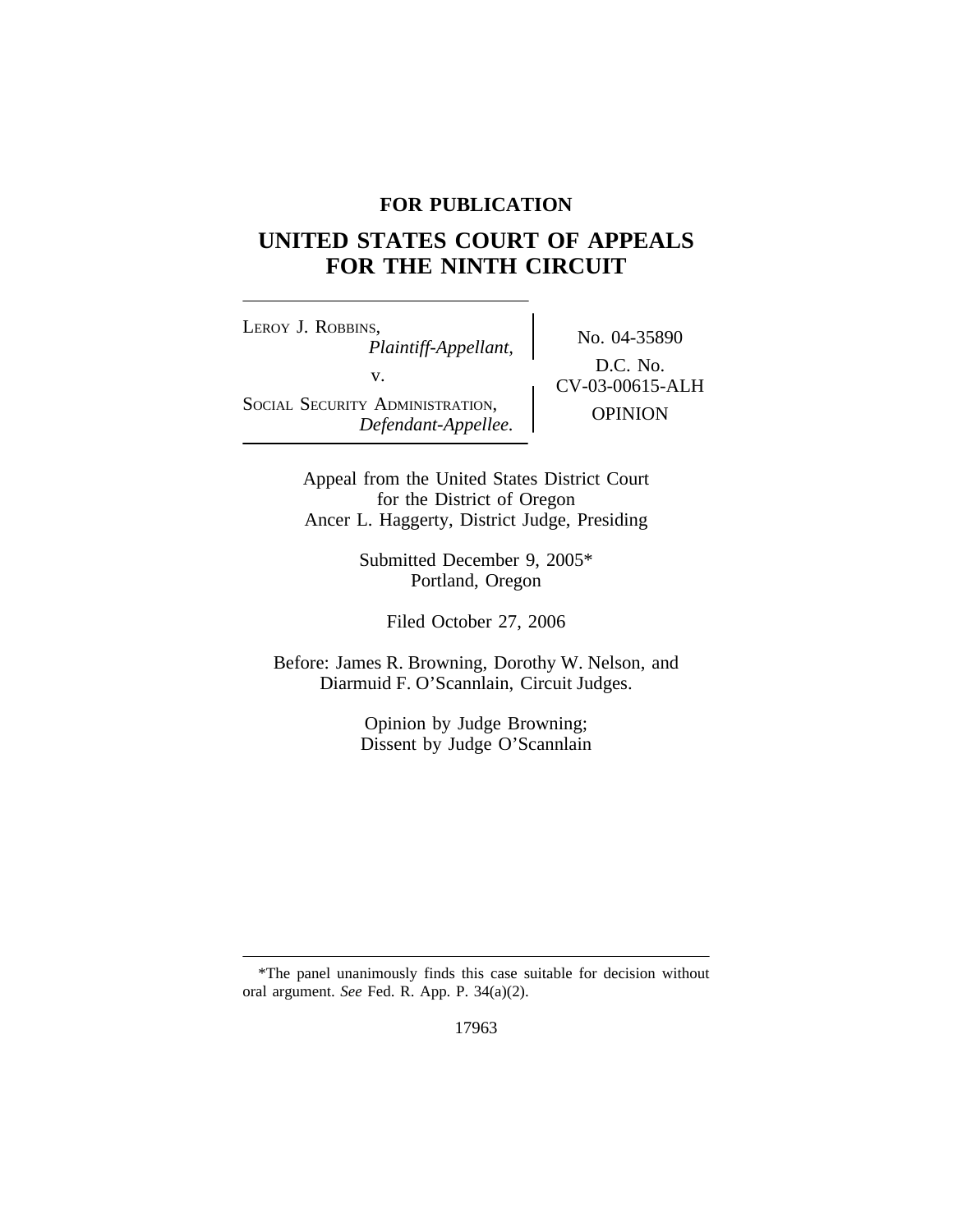## **COUNSEL**

David B. Lowry, Portland, Oregon, for the appellant.

David M. Blume, Assistant Regional Counsel, Seattle, Washington, for the appellee.

#### **OPINION**

BROWNING, Circuit Judge:

Leroy J. Robbins appeals an affirmance of the Commissioner of Social Security's partial denial of benefits. We have jurisdiction to review under 28 U.S.C. § 1291. We reverse and remand because the Commissioner's decision is not supported by substantial evidence.

## **I. Background**

In October 1996, Robbins filed applications for supplemental security income and disability insurance benefits. He alleged he has been disabled since August 1993 by depression and severe impairments to his neck, left shoulder, back and knees. After his applications were denied initially and upon reconsideration, Robbins requested and was granted a hearing in March 1999 before Administrative Law Judge ("ALJ") Eileen Burlison during which the August 1998 testimony of Robbins and his son Rodney were accepted into the record. Judge Burlison denied Robbins's claims and, in August, 2000, the Social Security Appeals Council denied his request for review. Robbins then filed a complaint for review with the district court.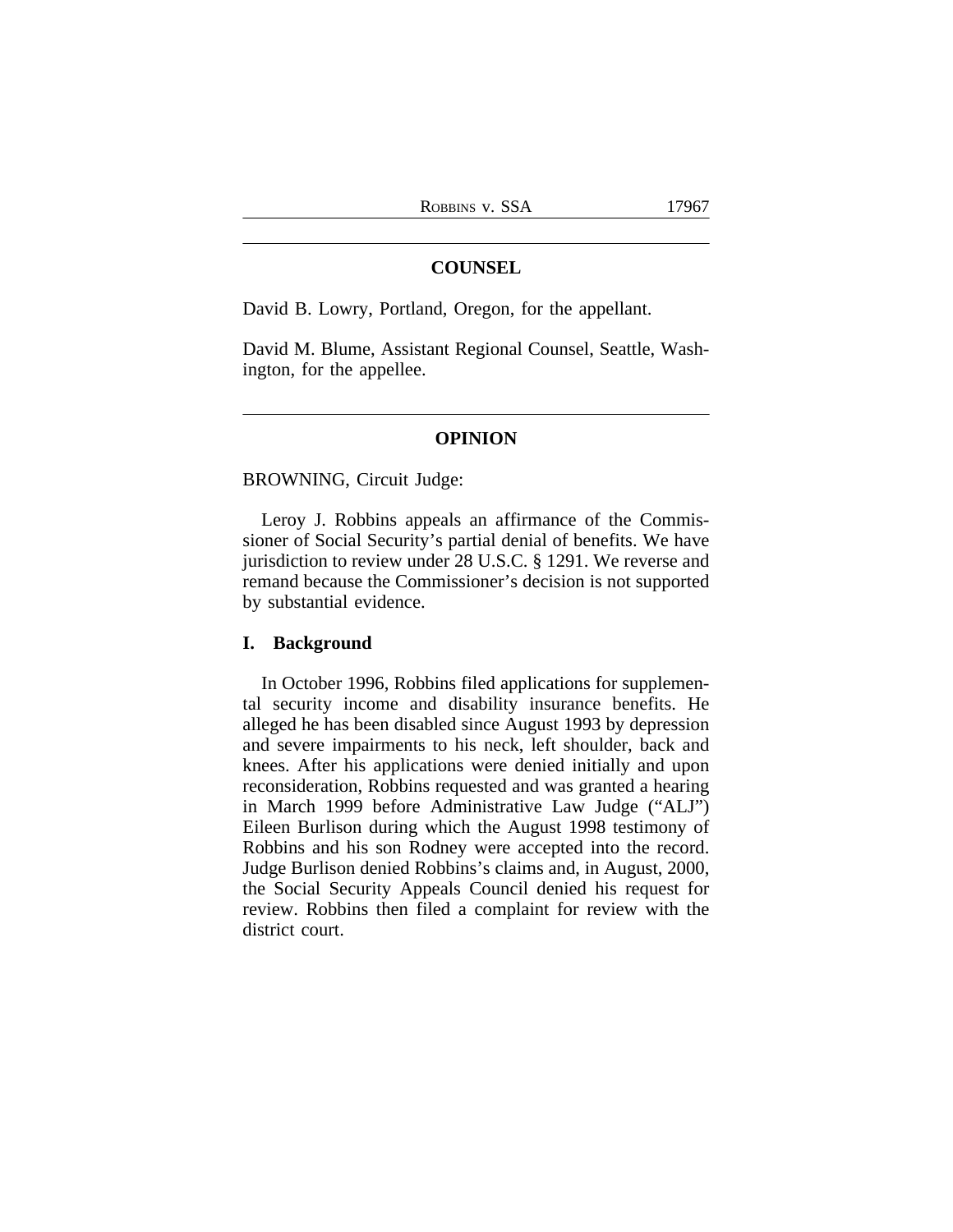| ROBBINS V. SSA |  |
|----------------|--|
|                |  |

In August 2001, based on a stipulation by the parties, the district court reversed Judge Burlison's determination. The district court ordered the ALJ on remand to: order and evaluate a consultative exam as to Robbins's mental impairment claim; hold a new hearing; reevaluate the credibility of Robbins and of other lay testimony; and reevaluate Robbins's residual functional capacity ("RFC") and ability to perform past relevant or other work. In February 2003, a second hearing was conducted by Administrative Law Judge Riley Atkins, who found Robbins disabled as of September 7, 1998, but not before. Because Robbins did not file a written challenge to this decision, Judge Atkins's determination became the Commissioner's final decision.

In March 2003, Robbins filed a complaint for review with the district court challenging this partial denial of benefits. In September 2004, the district court affirmed the Commissioner's decision. Robbins timely appeals that judgment, challenging the ALJ's determinations at steps four and five of the Commissioner's five-step sequential evaluation process for determining if a claimant is disabled.**<sup>1</sup>**

#### **II. Analysis**

# **A. Standard of Review**

We review *de novo* the findings of the district court. *Flaten v. Sec'y of Health & Human Servs.*, 44 F.3d 1453, 1457 (9th Cir. 1995). We may set aside a denial of benefits only if it is not supported by substantial evidence or is based on legal error. *Id.* "Substantial evidence" means more than a mere scintilla, but less than a preponderance, i.e., such relevant evidence as a reasonable mind might accept as adequate to support a conclusion. *Young v. Sullivan*, 911 F.2d 180, 183 (9th Cir. 1990). If the evidence can support either affirming or

17968

<sup>&</sup>lt;sup>1</sup>The five-step sequential evaluation is detailed at 20 C.F.R. §§ 404.1520; 416.920.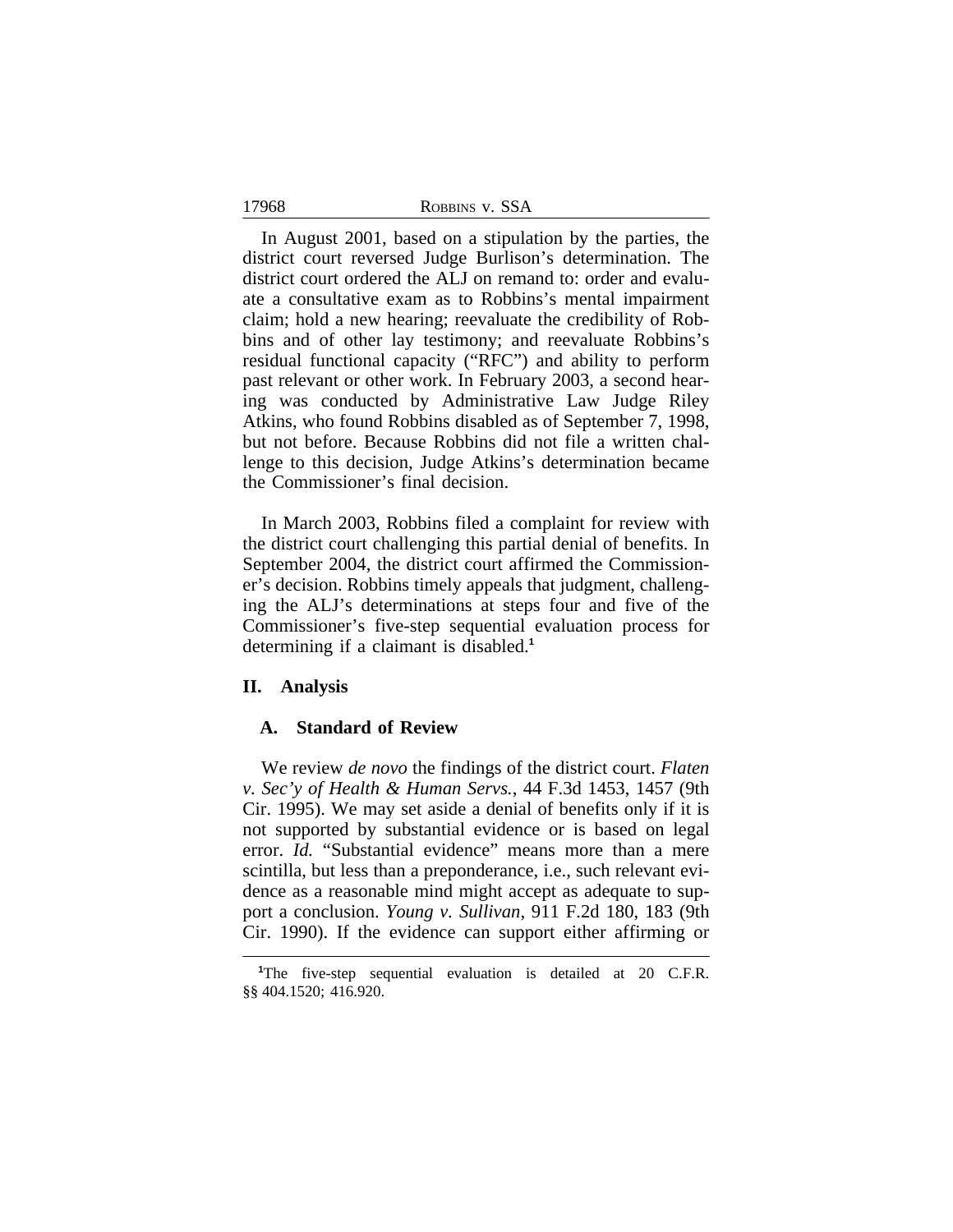ROBBINS V. SSA 17969

reversing the ALJ's conclusion, we may not substitute our judgment for that of the ALJ. *Flaten*, 44 F.3d at 1457. However, a reviewing court must consider the entire record as a whole and may not affirm simply by isolating a "specific quantum of supporting evidence." *Hammock v. Bowen*, 879 F.2d 498, 501 (9th Cir. 1989).

#### **B. RFC Determination**

As part of his step four determination, the ALJ determined Robbins's RFC. *See* 20 C.F.R. §§ 404.1520(a)(4)(iv), 404.1545; Soc. Sec. Ruling 96-8p (July 2, 1996) ("SSR 96- 8p"), 1996 WL 374184. The ALJ found Robbins was capable of: (1) " 'less than a wide or full range of Medium' exertion with Postural and Manipulative non-exertional limitations" from his alleged August 1993 onset date through September 6, 1998; and (2) from September 7, 1998 on, " 'less than a wide or full range of Light' exertion, requiring a 'sit-standwalk option'" in addition to the same, additional nonexertional limitations.

At step five, the ALJ found that, for the period between August 1993 and September 6, 1998, Robbins was not disabled. This conclusion relied on testimony of a vocational expert at the February 2003 hearing that because, based on his determined "medium" RFC, Robbins had been capable of working as a "general clerk" or "security or gate guard," positions that had existed in significant numbers in the national economy during that time. Based on similar testimony and the determined "light" RFC, the ALJ found Robbins was disabled as of September 7, 1998.

## 1. *Adverse Credibility Finding*

**[1]** In determining a claimant's RFC, an ALJ must consider all relevant evidence in the record, including, *inter alia*, medical records, lay evidence, and "the effects of symptoms, including pain, that are reasonably attributed to a medically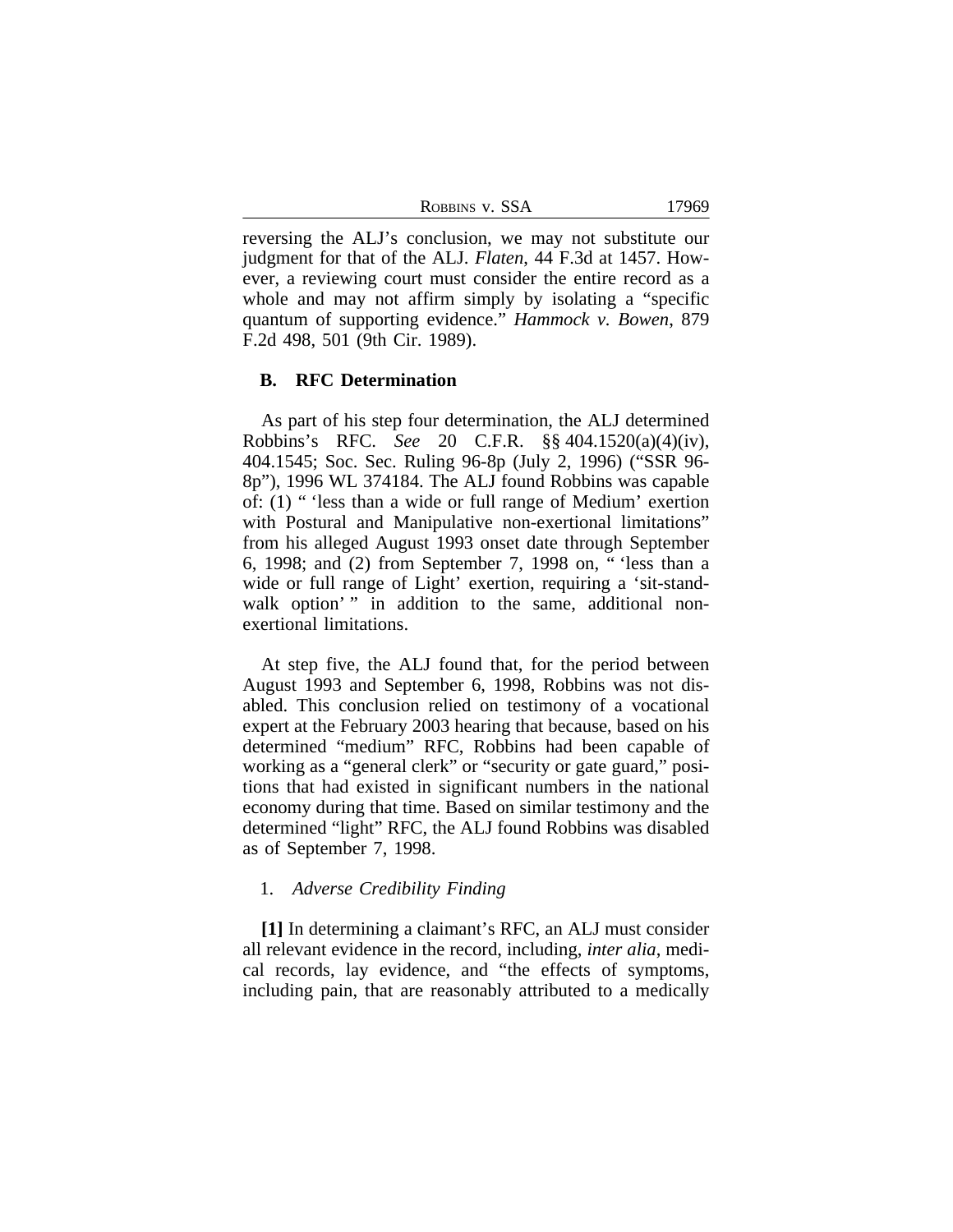17970 ROBBINS v. SSA

determinable impairment." *See* SSR 96-8p, 1996 WL 374184, at \*5; *accord* 20 C.F.R. §§ 404.1545 (a)(3), 416.945(a)(3). Moreover, SSR 96-8p directs that "[c]areful consideration" be given to any evidence about symptoms "because subjective descriptions may indicate more severe limitations or restrictions than can be shown by medical evidence alone." *See* SSR 96-8p, 1996 WL 374184, at \*5. When giving such consideration, if the record establishes the existence of a medically determinable impairment that could reasonably give rise to the reported symptoms, an ALJ must make a finding as to the credibility of the claimant's statements about the symptoms and their functional effect. *See* Soc. Sec. Ruling 96-7p (July 2, 1996) ("SSR 96-7p"), 1996 WL 374186, at \*1; 20 C.F.R. §§ 404.1529, 416.929; *Smolen v. Chater*, 80 F.3d 1273, 1281 (9th Cir. 1996).

While an ALJ may find testimony not credible in part or in whole, he or she may not disregard it solely because it is not substantiated affirmatively by objective medical evidence. *See* SSR 96-7p, 1996 WL 374186, at \*1; *Light v. Soc. Sec. Admin.*, 119 F.3d 789, 792 (9th Cir. 1997). Moreover, unless an ALJ makes a finding of malingering based on affirmative evidence thereof, he or she may only find an applicant not credible by making specific findings as to credibility and stating clear and convincing reasons for each. *See Smolen*, 80 F.3d at 1283-84 ("Once a claimant meets the *Cotton* test and there is no affirmative evidence suggesting she is malingering, the ALJ may reject the claimant's testimony regarding the severity of her symptoms only if he makes specific findings stating clear and convincing reasons for doing so.").

**[2]** In this case, there is no dispute that the record establishes the existence of impairments to Robbins's shoulder, back and knees as of August 1993, which could have given rise to the severe pain and functional limitations between that date and September 1998, to which Robbins testified in his record affidavit. As a result, the ALJ was required to make a credibility finding as to Robbins's own testimony. Because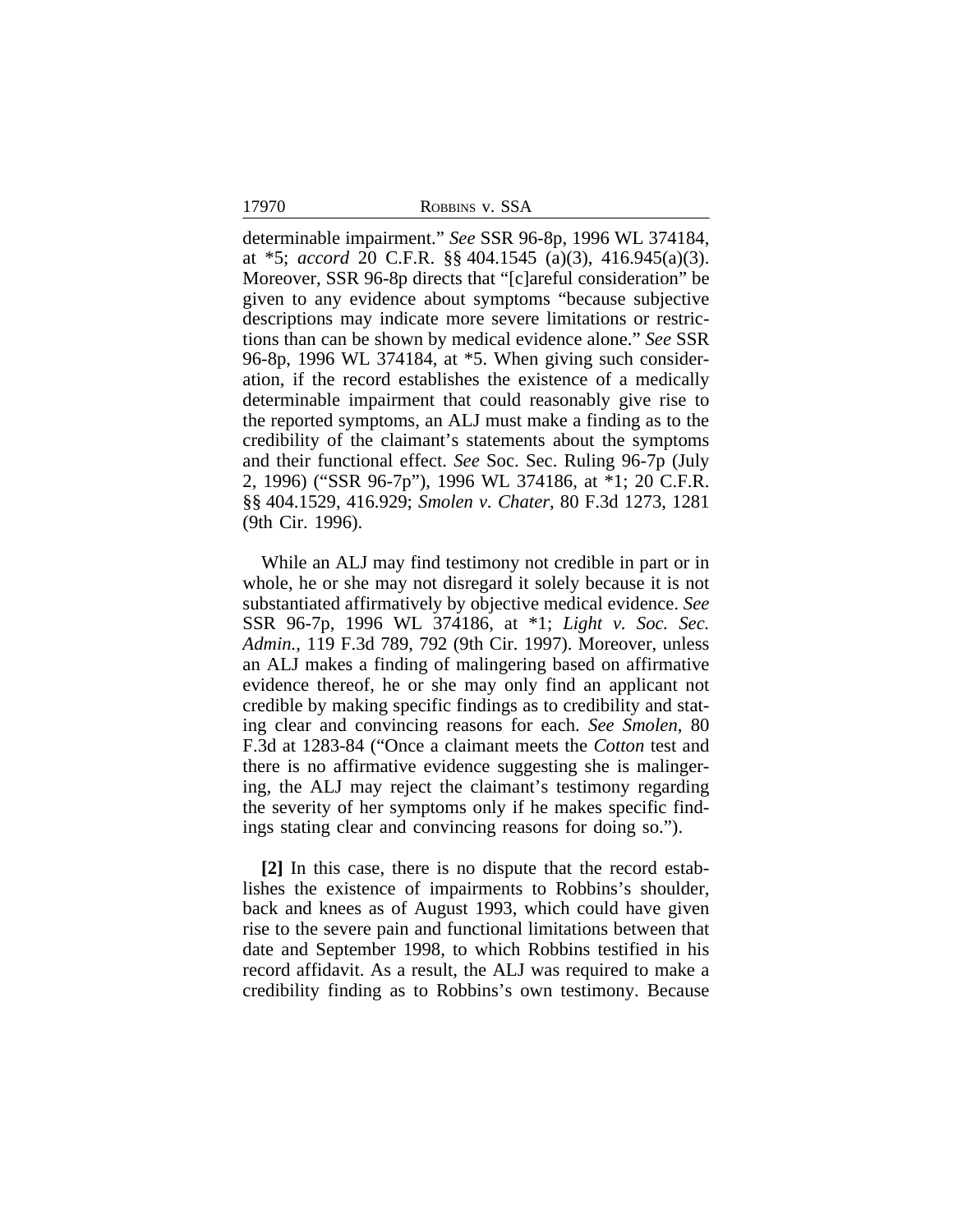| ROBBINS V. SSA | 17971 |
|----------------|-------|
|----------------|-------|

the ALJ made no finding that Robbins was malingering, he was required to give clear and convincing reasons in support of his adverse credibility finding. *Id.*

The record shows that the ALJ found Robbins's testimony to be "not entirely credible." Reading the ALJ's fleeting credibility finding in the best light, he offers the following as justification: First, Robbins's testimony was "not consistent with or supported by the overall medical evidence of record"; second, "his testimony regarding his alcohol dependence and abuse problem remains equivocal, based on his conflicting testimony and reports to doctors of maintaining sobriety, versus continuing to drink in lesser amounts."

**[3]** Taking the latter first, we do not consider a cursory finding that a single line of testimony is "equivocal" sufficient to constitute substantial evidence. While conflicting or inconsistent testimony concerning alcohol use can contribute to an adverse credibility finding, *see, e.g.*, *Verduzco v. Apfel*, 188 F.3d 1087, 1089 (9th Cir. 1999) (finding applicant's testimony not credible where there was evidence of malingering and where the testimony and "various statements regarding his drinking were not consistent"), in this case it cannot justify such a finding alone and without further corroboration or explanation.**<sup>2</sup>**

<sup>&</sup>lt;sup>2</sup>Indeed, with no reference to the record in this part of the decision, we are left to guess what testimony the ALJ was considering and why he thought it undermined Robbins's credibility. Our thorough review of the record shows one potential conflict in Robbins's self-reporting of his alcohol use. On November 12, 1996, an examiner noted that Robbins "occasionally drinks now, but stated that he did have a problem with alcohol." Four days later, another examiner recorded "The claimant has been drinking up to a case a day. This drinking escalated beginning in 1988." However, it is not immediately clear whether the "case a day" reference concerns contemporary consumption or the earlier period of heavier drinking Robbins was describing. Regardless, taken as a whole, the record suggests that Robbins had a history of excessive alcohol use, punctuated by periods of sobriety followed by relapse, and generally had "poor insight into his alcoholic problems."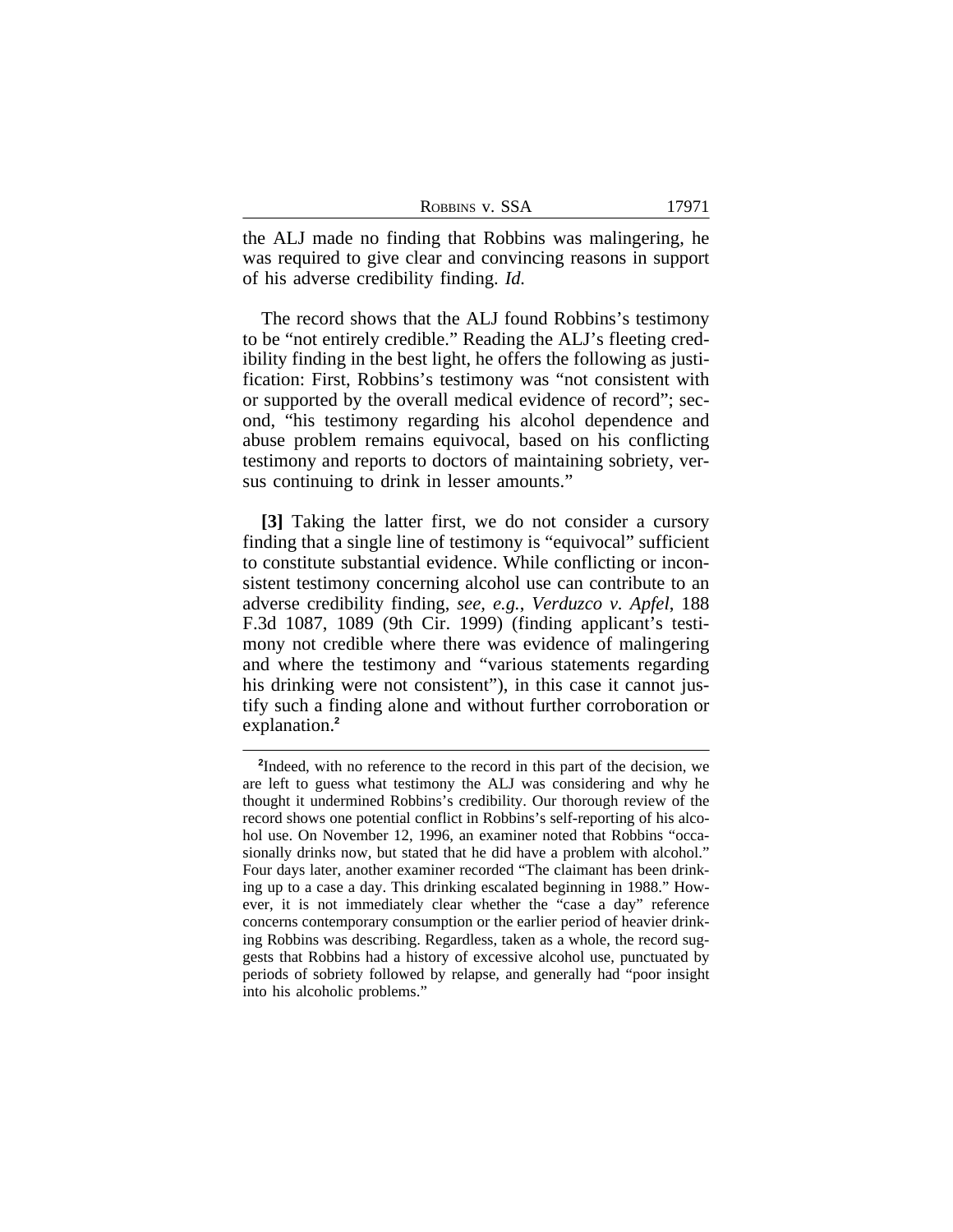17972 ROBBINS v. SSA

**[4]** As for the former justification, it is exactly the type we have previously recognized the regulations prohibit. *See* SSR 96-7p, 1996 WL 374186, at \*1; *Light*, 119 F.3d at 792 ("In this case, the ALJ disbelieved Light because no objective medical evidence supported Light's testimony regarding the severity of subjective symptoms from which he suffers, particularly pain. An ALJ may not discredit a claimant's subjective testimony on that basis. To find the claimant not credible, the ALJ must rely either on reasons unrelated to the subjective testimony (e.g., reputation for dishonesty), on conflicts between his testimony and his own conduct, or on internal contradictions in that testimony.").

**[5]** In addition, we note that the ALJ did not provide a "narrative discussion" that "contain[s] specific reasons for the finding . . . , supported by the evidence in the case record"; nor was his brief notation "sufficiently specific to make clear . . . the weight the adjudicator gave to the individual's statements and the reasons for that weight," as he is required to do. *See* SSR 96-7p, 1996 WL 374186, \*2; SSR 96-8p, 1996 WL 374184, at \*7. So, even if the ALJ had given facially legitimate reasons for his partial adverse credibility finding, the complete lack of meaningful explanation gives this court nothing with which to assess its legitimacy. While an ALJ may certainly find testimony not credible and disregard it as an "unsupported, self-serving statement," we cannot affirm

Our review of the record on this issue, however, is beside the point. *See SEC v. Chenery Corp.*, 332 U.S. 194, 196 (1947) (emphasizing the "fundamental rule of administrative law" that "a reviewing court, in dealing with a determination or judgment which an administrative agency alone is authorized to make, must judge the propriety of such action solely by the grounds invoked by the agency"); *Connett v. Barnhart*, 340 F.3d 871, 874 (9th Cir. 2003) ("We are constrained to review the reasons the ALJ asserts."). The ALJ's assessment of this or any other testimony about alcohol use is missing from the record, and no effort appears to have been made to investigate the possible disparity during the hearing.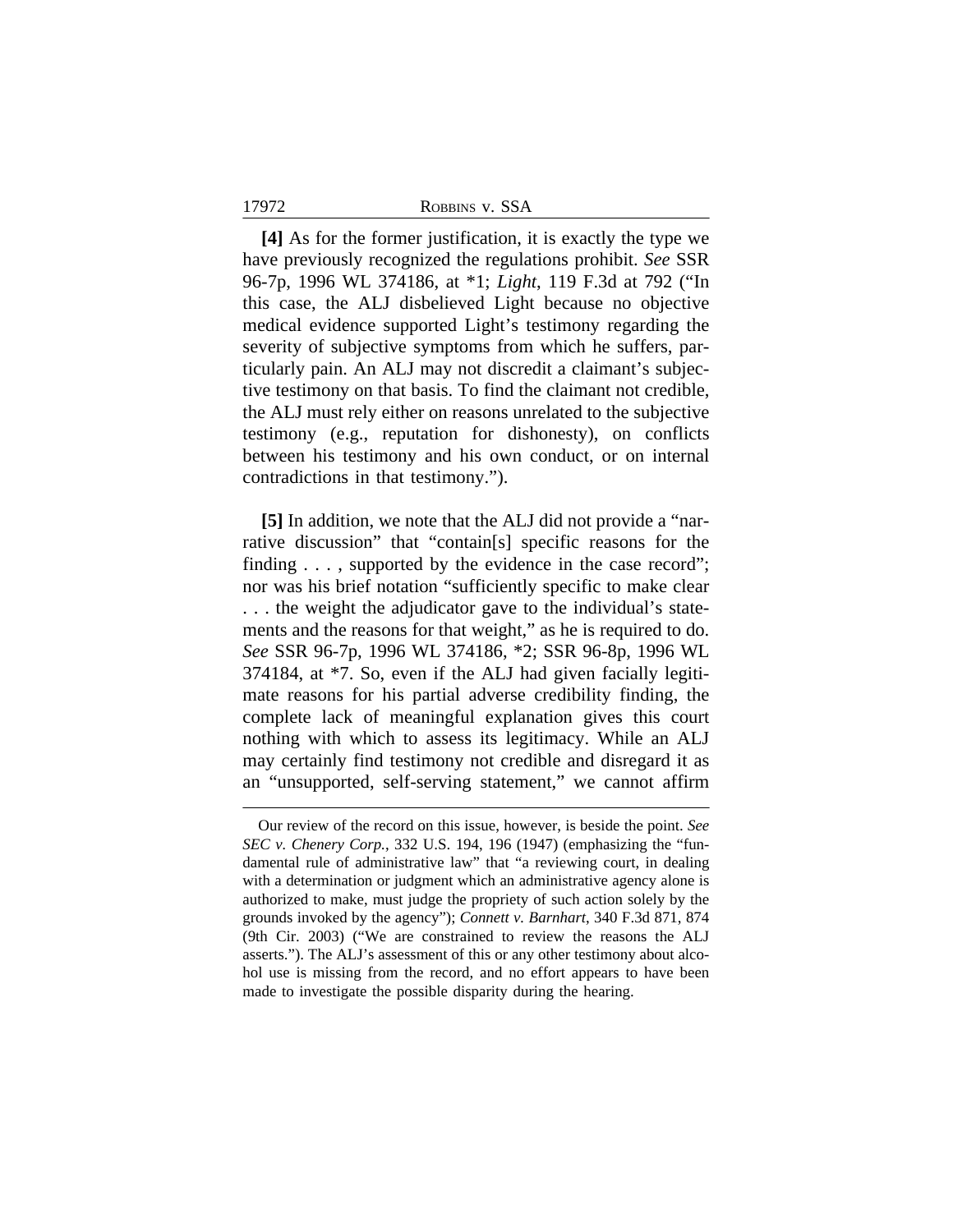| ROBBINS V. SSA |  |  |
|----------------|--|--|
|----------------|--|--|

such a determination unless it is supported by specific findings and reasoning. *See Flaten*, 44 F.3d at 1464.

#### 2. *Lay Witness Testimony*

It is uncontested that the ALJ erred by failing to account for the August 1998 testimony of Robbins's son Rodney, in which Rodney offered eyewitness evidence supporting his father's claims as to functional limitations and severity of pain. As the Commissioner concedes, the ALJ is required to account for all lay witness testimony in the discussion of his or her findings. *Lewis v. Apfel*, 236 F.3d 503, 511 (9th Cir. 2001) ("Lay testimony as to a claimant's symptoms is competent evidence that an ALJ must take into account, unless he or she expressly determines to disregard such testimony and gives reasons germane to each witness for doing so.").

**[6]** We disagree with the Commissioner's suggestion that this error was harmless. While there may be cases in which the failure to consider lay witness testimony can be harmless, this is not one of them. We recently clarified the proper application of the harmless error standard in Social Security cases. *See Stout v. Comm'r*, 454 F.3d 1050, 1055-56 (9th Cir. 2006). After reviewing our relevant prior decisions, we explained that we have only found harmless error when it was clear from the record that an ALJ's error was "inconsequential to the ultimate nondisability determination," noting that we had never found harmless an "ALJ's silent disregard of lay testimony about how an impairment limits a claimant's ability to work." *Id.* Accordingly, we held in *Stout* that "where the ALJ's error lies in a failure to properly discuss competent lay testimony favorable to the claimant, a reviewing court cannot consider the error harmless unless it can confidently conclude that no reasonable ALJ, when fully crediting the testimony, could have reached a different disability determination." *Id.* at 1056.

**[7]** Besides Robbins's own testimony, the ALJ had only that of his wife, daughter and son to consider. Given that the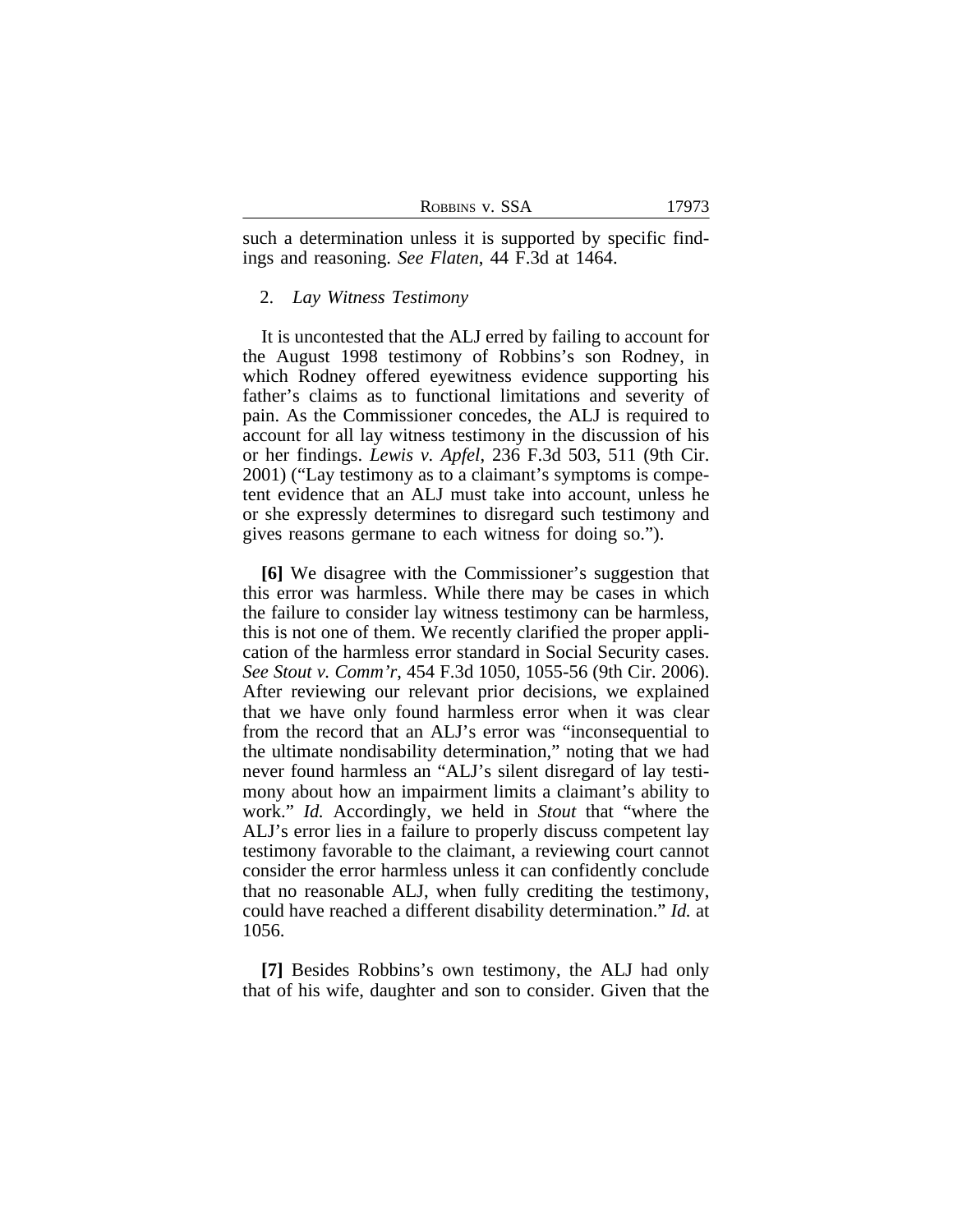17974

unaccounted-for testimony of Robbins's son directly supports his claim of disability since August 1993, the fact that the ALJ considered the similar testimony of Robbins's daughter cannot alone support a finding of harmlessness. Indeed, if credited, the testimony of Robbins's son adds substantial weight not only to Robbins's claim, but also to the testimony of Robbins's wife and daughter, which support Robbins's claim. Because the ALJ did not make a legally sufficient adverse credibility finding with regard to Robbins's own testimony, we cannot say with respect to Rodney's testimony that "no reasonable ALJ, when fully crediting the testimony, could have reached a different disability determination." *Id.*

**[8]** By failing to properly account for the testimony of Robbins and his son, the ALJ erred in assessing the record testimony offered in support of Robbins's disability claim. While the ALJ's RFC determination appears proper as to the limitations he considered, his failure to explain his dismissal of other claimed limitations results in our finding that substantial evidence does not support the ALJ's pre-September 1998 RFC determination.

#### **C. Vocational Expert Hypothetical**

Robbins also challenges the ALJ's step five determination of his ability before September 8, 1998 to perform other work available in the national economy. He argues that the hypothetical posed to the vocational expert was inadequate because it excluded some of his functional limitations. This challenge engages the errors discussed above.**<sup>3</sup>**

**[9]** As the Commissioner correctly recognizes, in hypothet-

**<sup>3</sup>**As it was not raised and preserved for appeal at the hearing, we do not address Robbins's argument that the ALJ erred in relying on the vocational expert's testimony as to the number of jobs available without establishing a foundation for that testimony. *See Meanel v. Apfel*, 172 F.3d 1111, 1115 (9th Cir. 1999).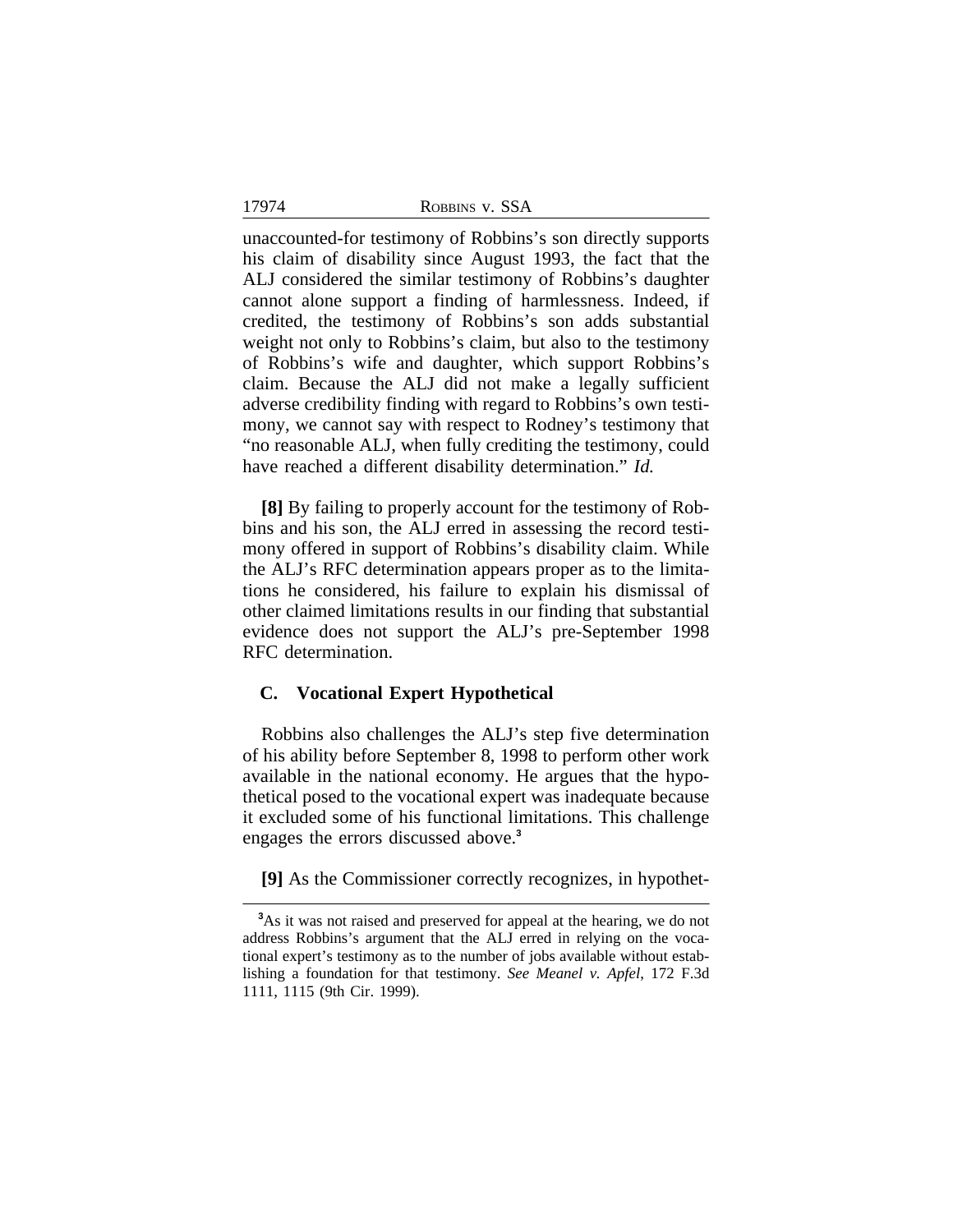| ROBBINS V. SSA | 17975 |
|----------------|-------|
|----------------|-------|

icals posed to a vocational expert, the ALJ must only include those limitations supported by substantial evidence. *See Osenbrock v. Apfel*, 240 F.3d 1157, 1163-65 (9th Cir. 2001). Conversely, an ALJ is not free to disregard properly supported limitations. The ALJ's failure to account for the testimony of Robbins and his son calls into question the validity of his determination of Robbins's limitations and RFC before September 1998. Because those determinations were flawed, the hypothetical posed to the vocational expert was legally inadequate. *Id.* Such a failure cannot be deemed harmless because, if the ignored testimony is credited, a proper hypothetical would have included limitations which, the record suggests, would have been determinative as to the vocational expert's recommendation to the ALJ. Accordingly, the ALJ's step five determination is unsupported by substantial evidence. *See id.* at 1163 ("An ALJ must propose a hypothetical that is based on medical assumptions supported by substantial evidence in the record that reflects each of the claimant's limitations.").

REVERSED and REMANDED.

# O'SCANNLAIN, Circuit Judge, dissenting:

I respectfully dissent from the court's holding that reversal and remand are required in this case. The administrative law judge's ("ALJ") analysis is thorough and cogent, and it should be affirmed.

# I

First, the majority overturns the ALJ's adverse credibility determination. Maj. Op. at 17969-73. I disagree with its analysis, and I would instead hold that the ALJ satisfied the requirement of providing "clear and convincing" reasons for its finding, which is supported by substantial evidence in the record as a whole. *See Reddick v. Chater*, 157 F.3d 715, 722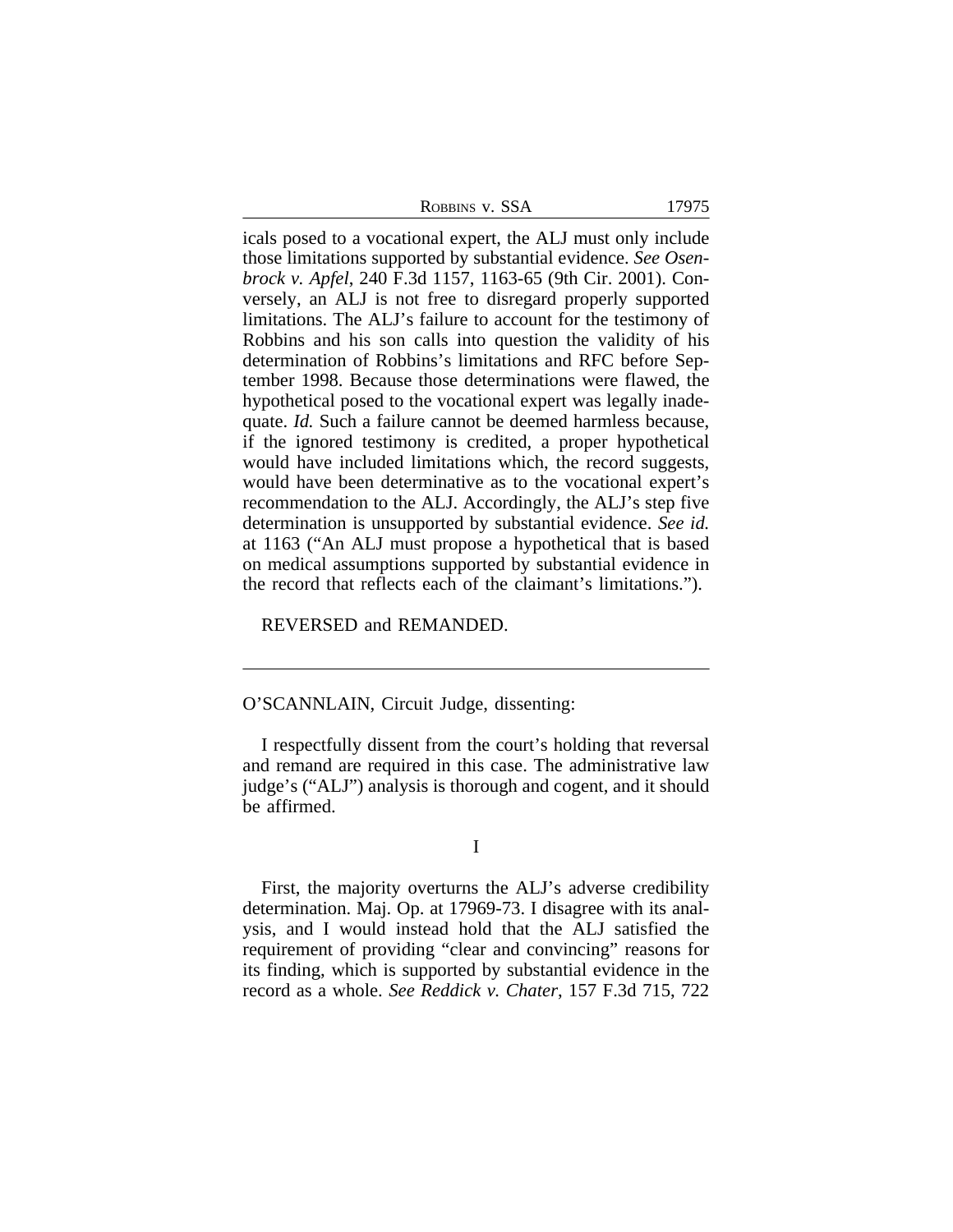(9th Cir. 1998); *Johnson v. Shalala*, 60 F.3d 1428, 1433 (9th Cir. 1995).

# A

As the majority suggests, we have held previously that "[t]he claimant need not produce objective medical evidence of the pain or fatigue itself, or the severity thereof." *Smolen v. Chater*, 80 F.3d 1273, 1282 (9th Cir. 1996). In other words, an ALJ "may not discredit the claimant's allegations of the severity of pain solely on the ground that the allegations are *unsupported* by objective medical evidence." *Bunnell v. Sullivan*, 947 F.2d 341, 343 (9th Cir. 1991) (en banc) (emphasis added); *accord* 20 C.F.R. § 416.929(c)(2). That point of law is well-established.

The applicable regulations, however, make clear to claimants that in "[e]valuating the intensity and persistence of your symptoms, such as pain, and determining the extent to which your symptoms limit your capacity for work," the agency will "consider *all of the available evidence*, including your history, the signs and laboratory findings, and statements from you, your treating or nontreating source, or other persons about how your symptoms affect you." 20 C.F.R. § 416.929(c)(1). They specifically state that the agency will "also consider the medical opinions of your treating source and other medical opinions." *Id.* The regulations continue:

*Objective medical evidence* of this type is a useful indicator to assist us in making reasonable conclusions *about the intensity and persistence of your symptoms and the effect those symptoms*, such as pain, may have on your ability to work . . . .

. . . .

. . . . We will consider your statements about the intensity, persistence, and limiting effects of your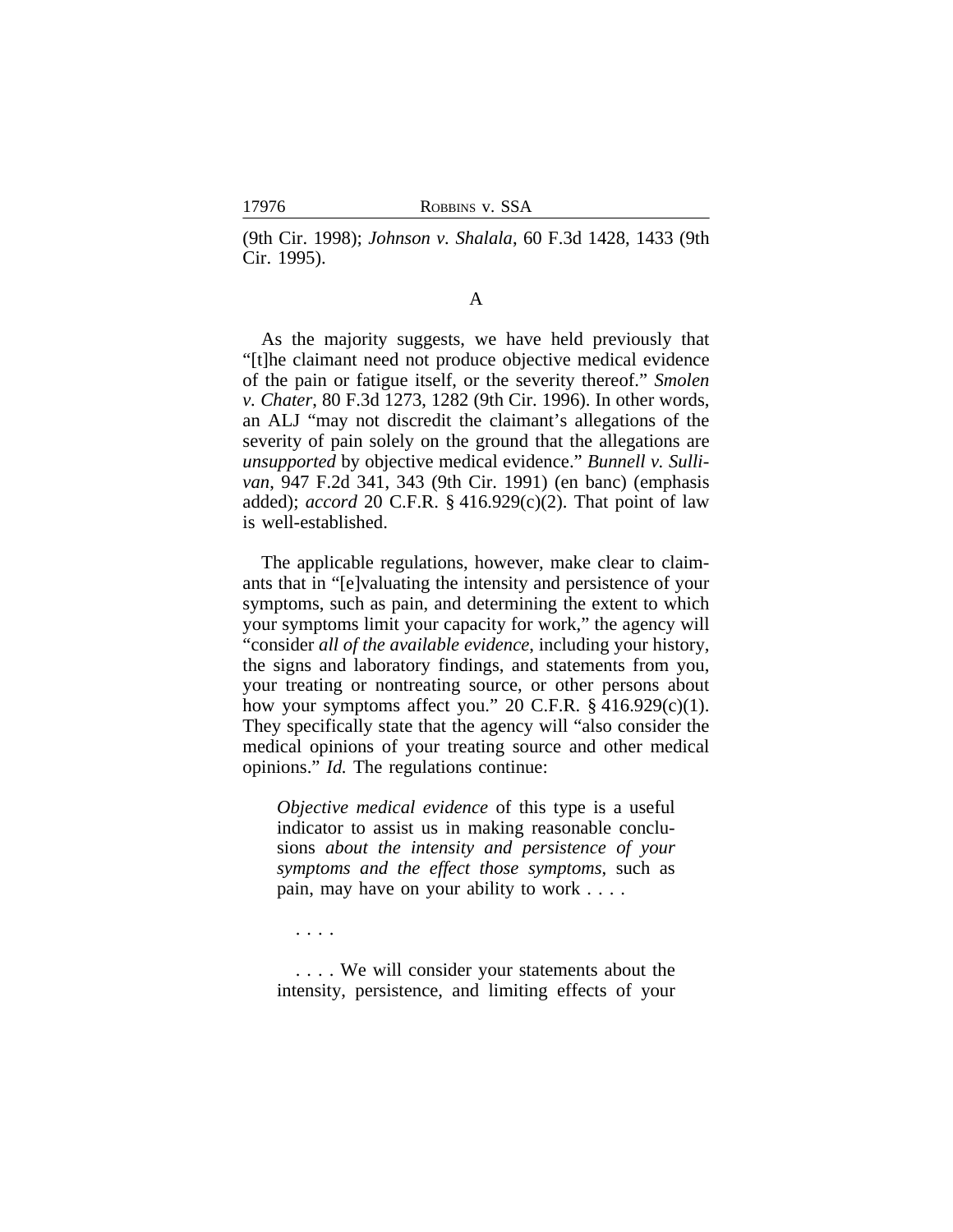| ROBBINS V. SSA |  |
|----------------|--|
|                |  |

symptoms, and we will evaluate your statements in relation to the objective medical evidence and other evidence, in reaching a conclusion as to whether you are disabled. We will consider whether there are any inconsistencies in the evidence and *the extent to which there are any conflicts between your statements and the rest of the evidence*, including your history, the signs and laboratory findings, and statements by your treating or nontreating source or other persons about how your symptoms affect you.

*Id.* § 416.929(c)(2), (4) (emphases added); *accord id.* § 404.1529(c). We have also recognized that an ALJ may consider, as a factor in discrediting a claimant's subjective complaints, " 'testimony from physicians and third parties concerning the nature, severity, and effect of the symptoms of which [claimant] complains.' " *Thomas v. Barnhart*, 278 F.3d 947, 959 (9th Cir. 2002) (quoting *Light v. Soc. Sec. Admin.*, 119 F.3d 789, 792 (9th Cir. 1997)); *accord Smolen*, 80 F.3d at 1284 & n.8 (stating that the ALJ shall consider the "observations of treating and examining physicians" regarding, *inter alia*, any "functional restrictions caused by the symptoms"). The applicable Social Security Ruling states likewise. It instructs that the adjudicator's credibility finding must be based on the available "medical signs and laboratory findings," as well as on "any statements and other information provided by treating or examining physicians or psychologists and other persons about the symptoms and how they affect the individual." *See* SSR 96-7p, 1996 WL 374186, at \*2.

In short, while the claimant is not required to provide objective medical evidence *affirmatively proving* the severity of his pain, *Bunnell*, 947 F.2d at 343, the foregoing authority makes clear that an ALJ may reject a claimant's statements about the severity of his symptoms and how they affect him if those statements are *inconsistent with or contradicted by* the objective medical evidence. *See, e.g.*, *Johnson*, 60 F.3d at 1434 (noting that "[t]he ALJ also identified several contradic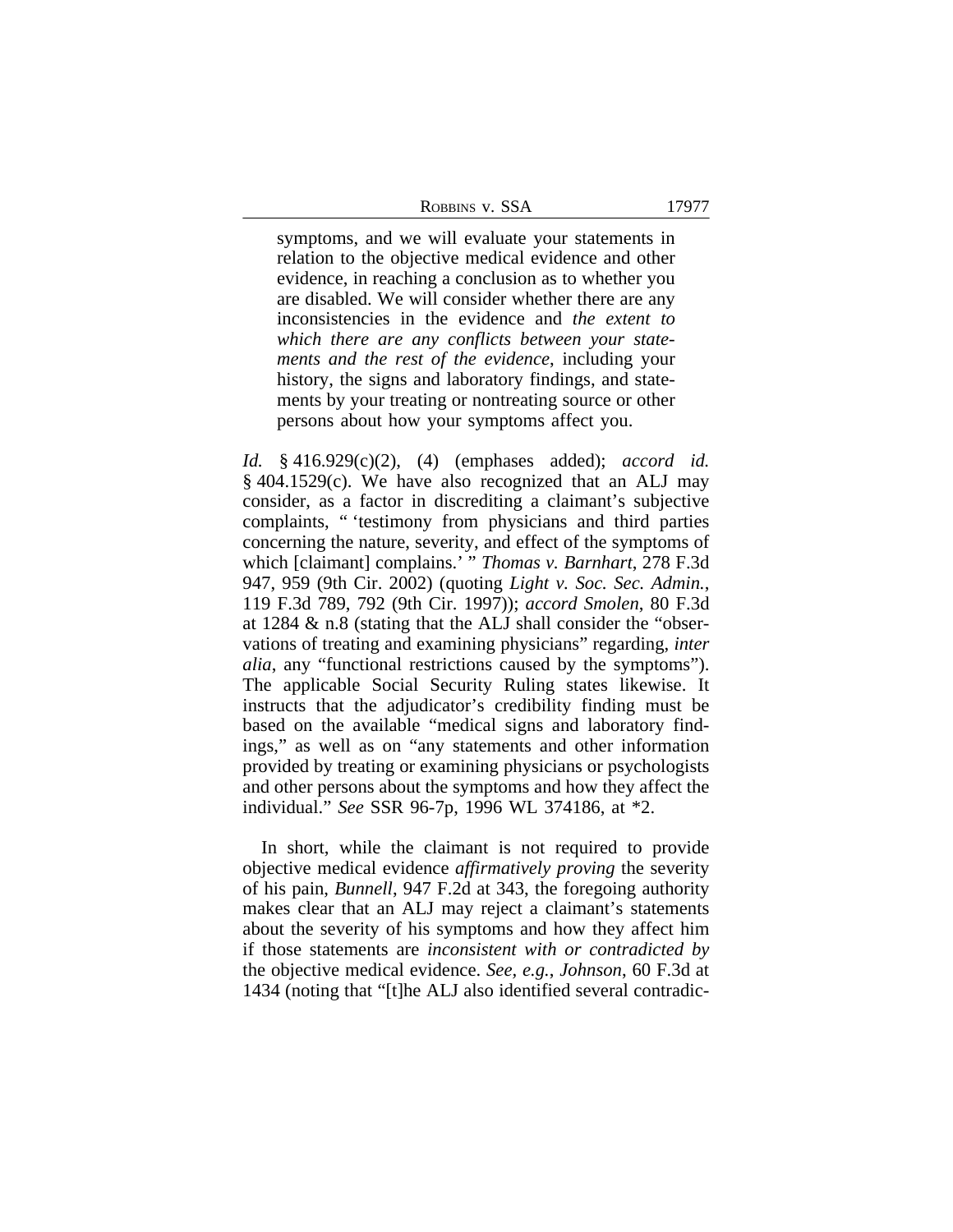tions between claimant's testimony and the relevant medical evidence"). The majority's confusion on this fundamental issue is patent.

The ALJ's assessment of Appellant Leroy Robbins's testimony, which I would hold entirely proper, began with the following correct statement of law:

In establishing the residual functional capacity, I must determine whether claimant's complaints of symptoms can reasonably be accepted as consistent with the objective medical evidence and other evidence based on the requirements of 20 C.F.R. § 416.929 and Social Security Ruling 96-7. I must also consider any medical opinions from acceptable medical sources which reflect judgments about the nature and severity of the impairments and resulting limitations on claimant's residual functional capacity.

(Citations omitted.) The ALJ then noted Robbins's testimony regarding his past work, which was that he was no longer able to even carry a can of paint upstairs. Robbins had further testified "that his typical day consist[ed] of sitting and watching television, because of his pain."

The ALJ found these allegations regarding Robbins's functional limitations "not entirely credible," noting that they were not "consistent with or supported by the overall medical evidence of record which reflects no serious physical or mental functional limitations." In making that finding, the ALJ permissibly relied on the opinion of Dr. Victoria Carvalho, which was that Robbins was "consistently assessed as capable of 'Medium' exertion, with the accommodation [due to Robbins's 'perceived pain'] of being able to 'change position every 2 hours, for 10-to-15 minutes.' " Aside from a "slight deviation in the claimant's knees, ankles and toes," Dr. Carvalho had assessed Robbins as having "no functional impair-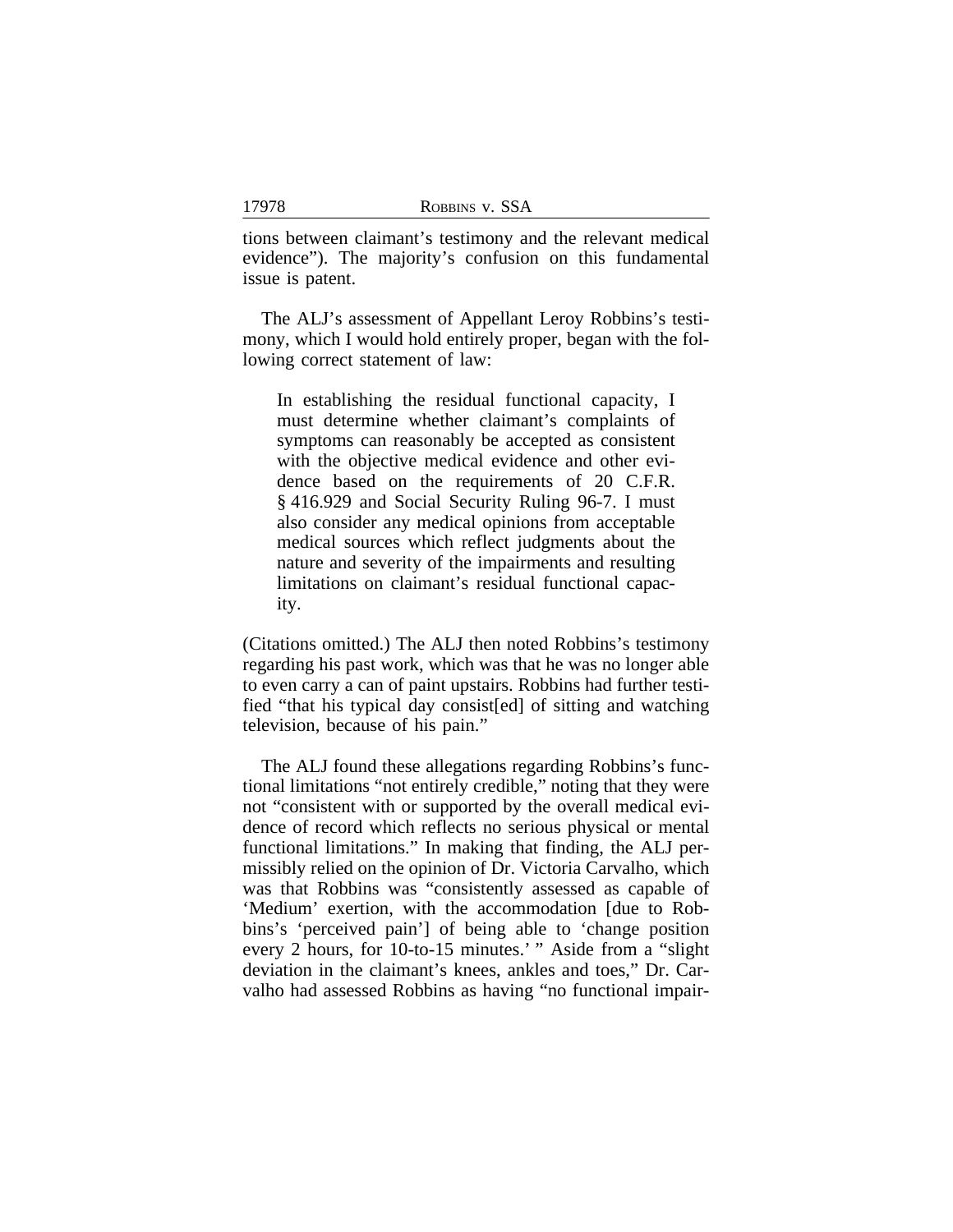| ROBBINS V. SSA |  | 17979 |
|----------------|--|-------|
|                |  |       |

ment in the upper or lower extremities; good strength and no difficulties ambulating." **1** It was also proper for the ALJ to rely on the opinion of the impartial medical examiner, Dr. Orin H. Bruton, who agreed that Robbins could perform duties involving "Medium" exertion. Further, Dr. Julie Isaacson opined that Robbins's knee pain had improved following knee-replacement surgery and that he should "get back in the work force." As for Robbins's psychological state, Dr. Paul Stoltzfus's view, even as late as 2002, was that he had only " 'slight'-or-'mild' socialization limitations in a work environment and 'no' cognitive functional limitations." *See* SSR 96-7p, at \*5 (stating that the ALJ's credibility determination should take into account any "[d]iagnosis, prognosis, and other medical opinions provided by treating or examining physicians or psychologists and other medical sources").

These medical opinions simply were not consistent with Robbins's claim that his pain resigned him to a sedentary life of watching television. Thus, the ALJ did not, as the majority erroneously holds, disregard Robbins's testimony solely because he did not *prove* the severity of his pain by objective medical evidence. Rather, in the phrasing of the Social Security Administration, the ALJ properly found that Robbins's "alleged functional limitations and restrictions due to symptoms [could not] reasonably be accepted as consistent with the objective medical evidence and other evidence in the case record." SSR 96-7p, at \*2.

The majority's approach is one I hope we will not repeat. Its conflating of the two relevant categories—a lack of affirmative support versus the presence of contradictory medical evidence—would absolutely bar adjudicators from making adverse credibility determinations so long as the claimants are able to keep their stories straight. The applicable regulations,

**<sup>1</sup>**As the relevant Social Security Ruling notes, the "effects [of symptoms such as pain] can often be clinically observed." SSR 96-7p, at \*6.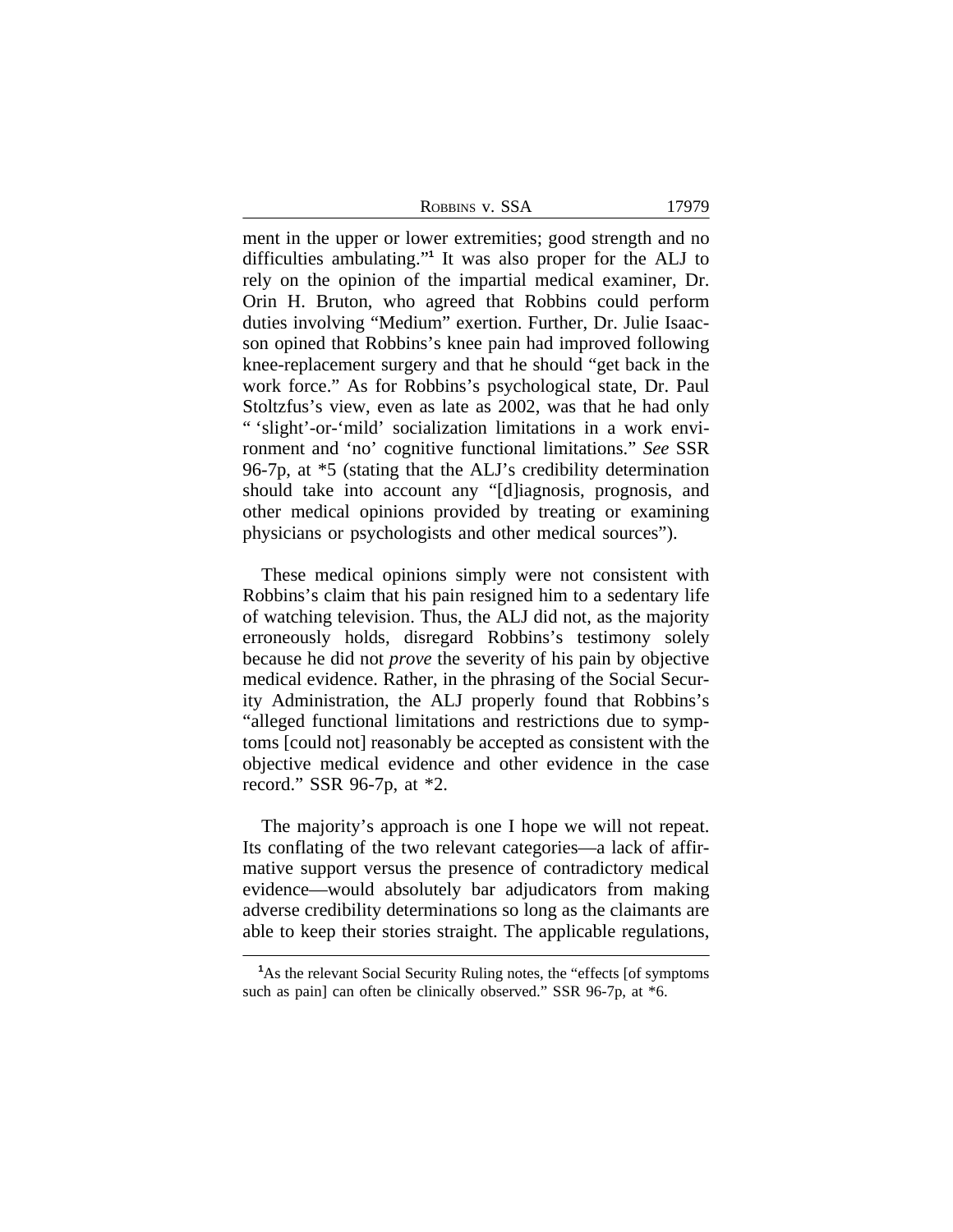agency ruling, and case law all counsel strongly against such an approach.

#### B

Additionally, a claimant's inconsistent statements about the use of alcohol can contribute to a determination regarding that claimant's credibility. *See Thomas*, 278 F.3d at 959; *Verduzco v. Apfel*, 188 F.3d 1087, 1090 (9th Cir. 1999).

The ALJ made such a finding in this case, stating that Robbins presented "conflicting testimony and reports to doctors of maintaining sobriety, versus continuing to drink in lesser amounts." The ALJ noted that "[d]uring his initial screening on April 4, 1989, [Robbins] specifically denied having a problem with alcohol." Yet during that same period, Dr. Charles Reagan observed, "The claimant has been drinking up to a case a day. This drinking escalated beginning in 1988." Then on November 12, 1996, as the ALJ further noted, Robbins reported to Dr. Carvalho "that he continues to 'occasionally drink' but admitted 'he did have a problem with alcohol.' "<sup>2</sup>

 $\overline{C}$ 

The majority's fallback argument is that the ALJ's decision is characterized by a "complete lack of meaningful explanation [which] gives this court nothing with which to assess its legitimacy." Maj. Op. at 17972. It asserts that the same error infects the ALJ's finding regarding Robbins's conflicting testimony as to his alcohol abuse. *See* Maj. Op. at 17971-72 n.2.

**<sup>2</sup>**That the ALJ uttered the word "equivocal" is of no importance. *See* Maj. Op. at 17971-72. The opinion states that Robbins's "testimony regarding his alcohol dependence and abuse problem remains equivocal" *because* of "his conflicting testimony." Robbins's testimony was clearly "conflicting"; it was the relevance of such testimony that the ALJ considered to be equivocal. This view is perfectly consistent with the finding that Robbins was "not entirely credible."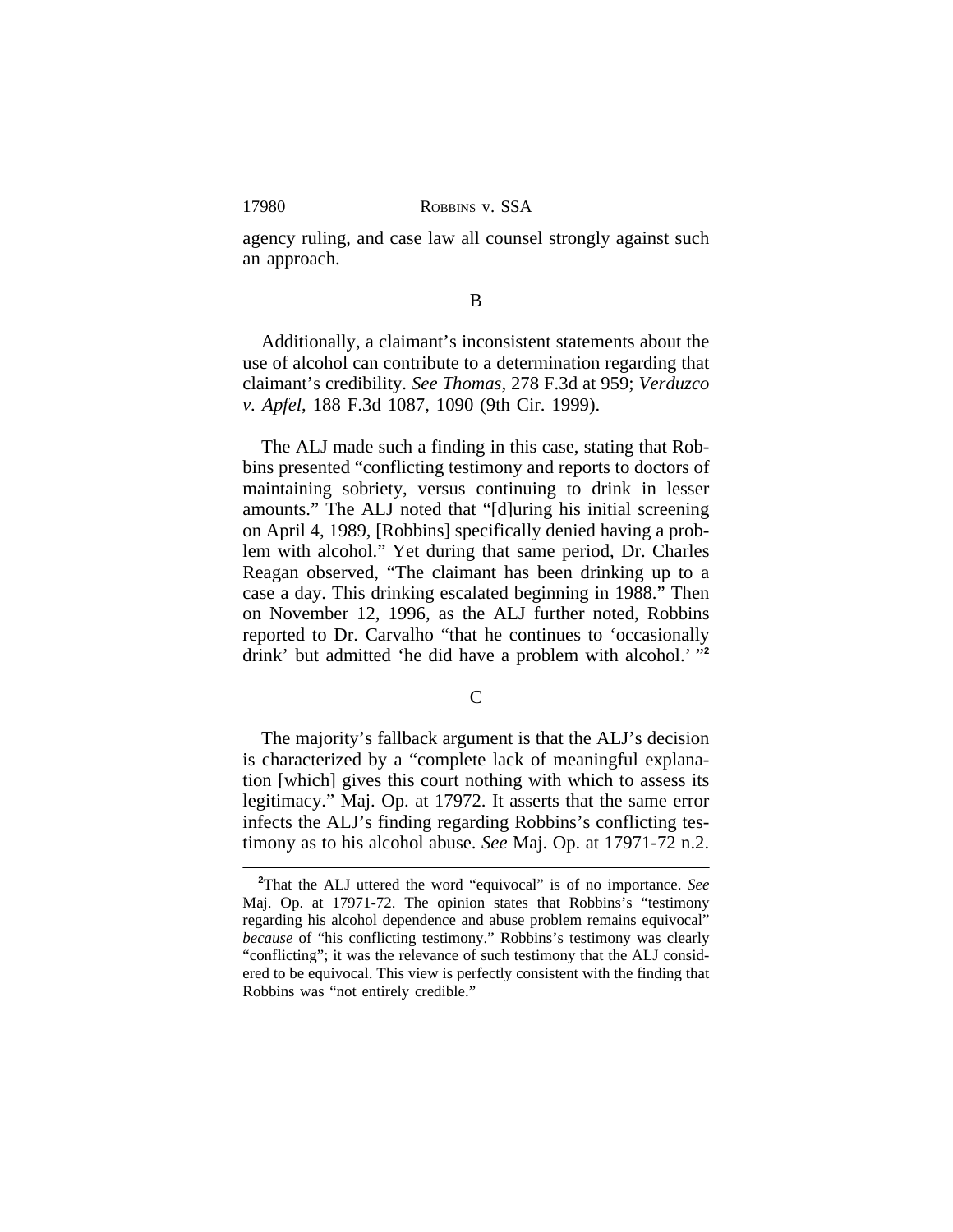| ROBBINS V. SSA | 17981 |
|----------------|-------|
|----------------|-------|

It is unclear to me why the majority chooses simply to disregard the many pages preceding (as well as the few pages following) the paragraph in which the ALJ made the credibility determination explicit. As the Commissioner suggests, after discussing in great detail the reasons supporting its ultimate findings, the ALJ was not required explicitly to link his determination to those reasons. *See, e.g.*, *Lewis v. Apfel*, 236 F.3d 503, 512 (9th Cir. 2001) ("In all, the ALJ at least noted arguably germane reasons for dismissing the family members' testimony, even if he did not clearly link his determination to those reasons.").

Indeed, all of the reasons discussed above constitute "grounds invoked by the agency," *SEC v. Chenery Corp.*, 332 U.S. 194, 196 (1947), or "reasons the ALJ assert[ed]," *Connett v. Barnhart*, 340 F.3d 871, 874 (9th Cir. 2003). The majority is utterly wrong to suggest otherwise.

#### D

In sum, the ALJ properly supported and adequately explained his adverse credibility determination. The finding is supported by specific, clear, and convincing reasons, and it should be affirmed.

# II

I also disagree with the majority's view that a remand is required because the ALJ failed explicitly to comment on the lay opinion testimony of Rodney Robbins, the claimant's son. *See* Maj. Op. at 17973-74.

# A

The application of harmless error doctrine in our review of the denial of Social Security disability benefits is wellestablished. *See, e.g.*, *Booz v. Sec'y of Health & Human Servs.*, 734 F.2d 1378, 1380 (9th Cir. 1983). In *Batson v.*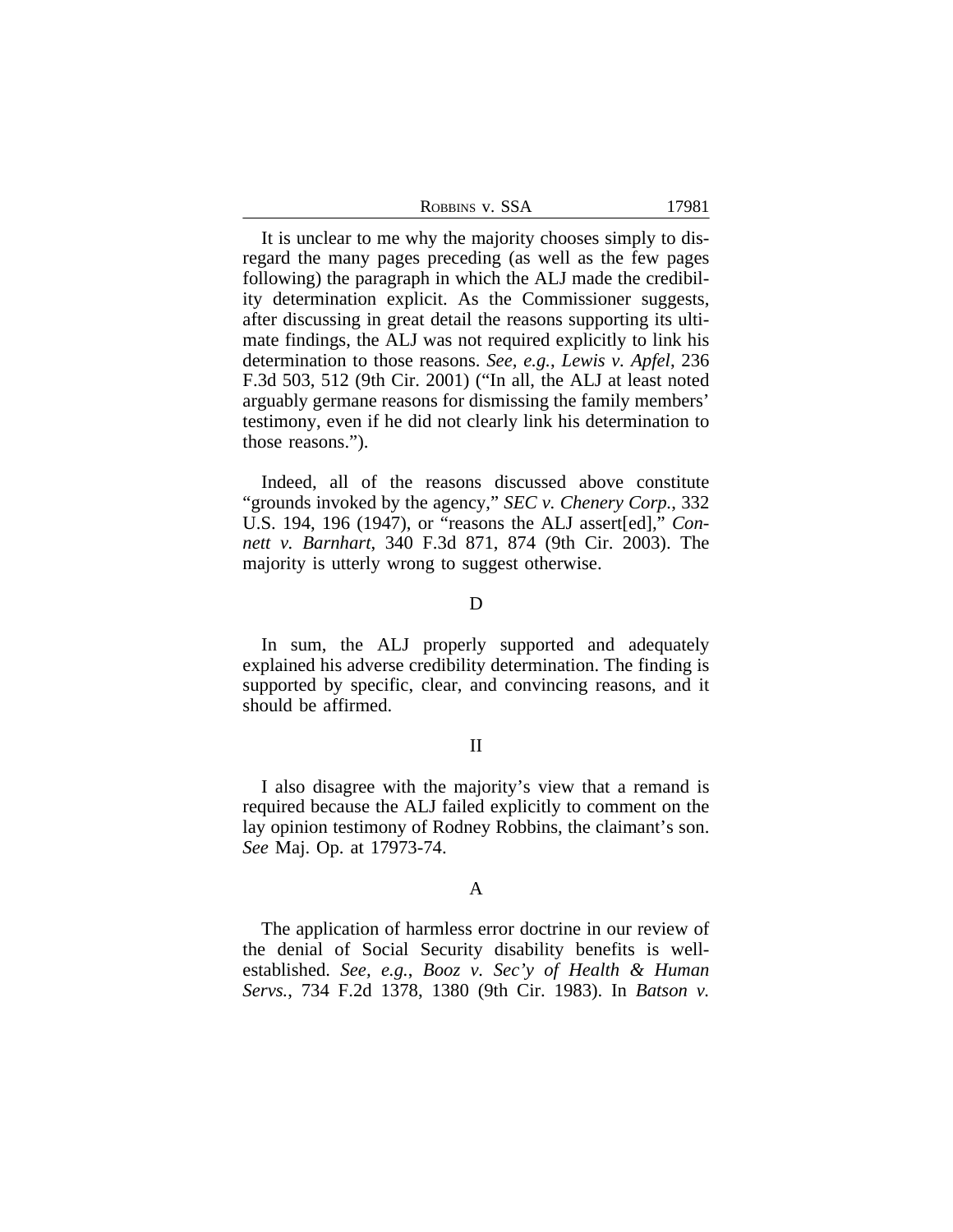| ROBBINS V. SSA |  |  |
|----------------|--|--|
|----------------|--|--|

*Comm'r of Soc. Sec. Admin.*, 359 F.3d 1190 (9th Cir. 2004), for example, we simply asked whether there remained "substantial evidence supporting the ALJ's decision," or whether the error in any way "negate[d] the validity of the ALJ's ultimate conclusion." *Id.* at 1197. A similar analysis would have been proper in this case.

But, as the majority says, "[w]e recently clarified the proper application of the harmless error standard in Social Security cases." Maj. Op. at 17973. I did not agree with this same majority's formulation in *Stout v. Commissioner*, 454 F.3d 1050 (9th Cir. 2006), and I do not endorse it here. *Stout*'s "no reasonable ALJ" standard unduly curtails the latitude we have always accorded to the administrative bodies we review.

#### B

Regardless, I would hold that the ALJ's error in this case was harmless—even under *Stout*'s exacting test. In *Stout*, as in each of the cases upon which the majority there relied, the ALJ failed to consider *all* available lay witness testimony. *See* 454 F.3d at 1056 (citing various in- and out-of-circuit cases). This case is quite different. Although the ALJ failed to comment on the testimony of the claimant's son, he considered at length the strikingly similar testimony of the claimant's wife and daughter. Given that aspect of the case, as well as the nature of the ALJ's ultimate determination, we "can confidently conclude that no reasonable ALJ, [even] fully crediting the [omitted] testimony, could have reached a different disability determination." *Id.*

#### 1

As noted, the majority reverses because the ALJ erred in failing to mention the substance of roughly four pages of Rodney Robbins's unsworn testimony, dated August 28, 1998. Rodney testified that in August 1993 his father had trouble walking, i.e., a "slight limp that become more pronounced ...

#### 17982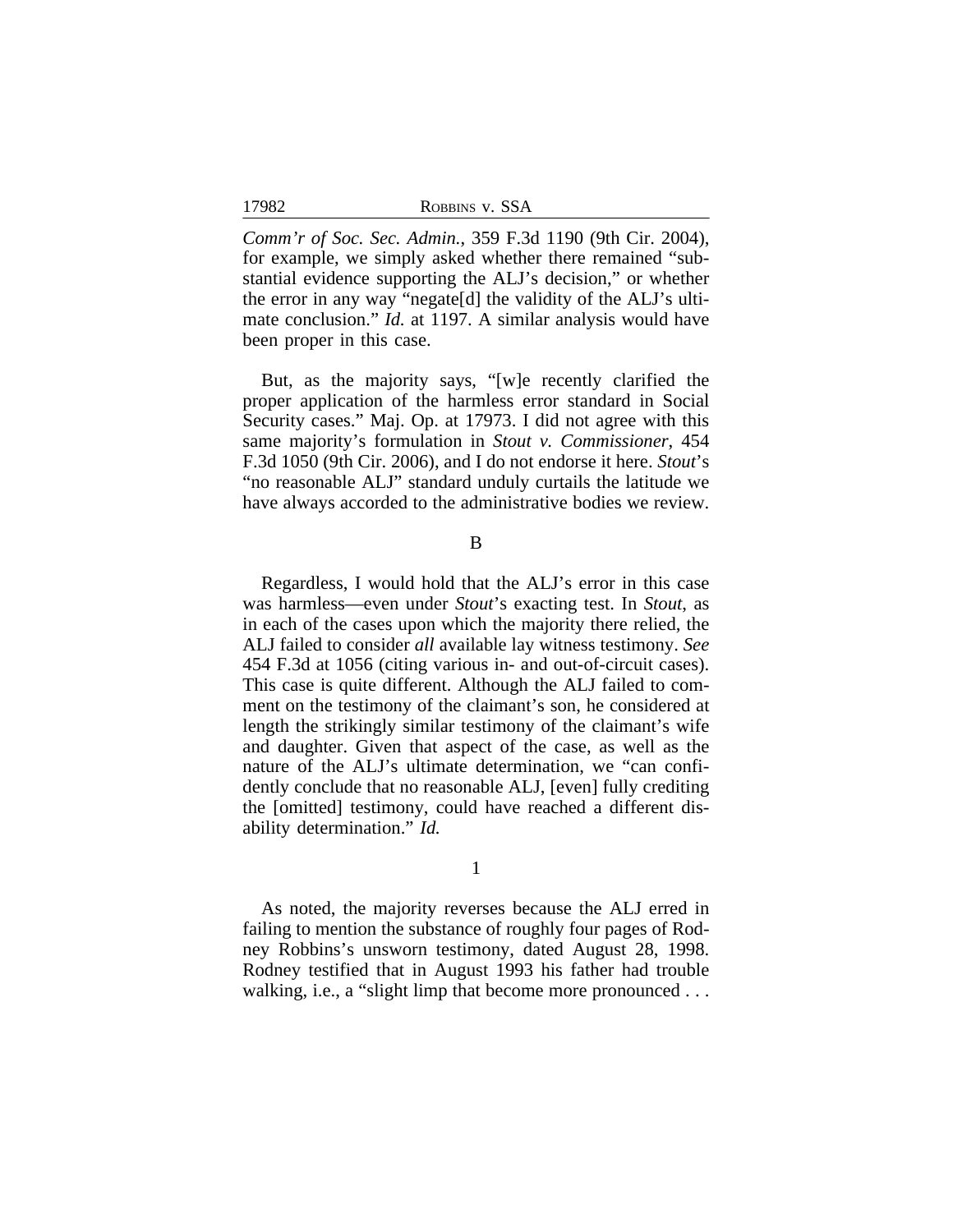| ROBBINS V. SSA | 17983 |
|----------------|-------|
|----------------|-------|

on some days than others." He explained that given his father's high level of pain tolerance, his verbalizing his pain was "noteworthy." Rodney recalled his father having "some difficulty" using his arms and hands. He further testified that his father was in pain on approximately half of the occasions on which Rodney saw him, and that his father would become "worn out" easily. Rodney also noticed "marked depression" and some irritability. According to Rodney's testimony, his father's condition had only worsened since August 1993.

Though the ALJ did not mention this testimony in his decision, he did explicitly consider the testimony of Rhonda Heaps, Robbins's daughter. Heaps testified that she had seen her father two to three times per week since August 1993. She testified that he had difficulty walking because of swollen knees, a condition she noticed perhaps once every month. Heaps also discussed her father's pain, explaining that he engaged in uncharacteristic behaviors such as "sitting in [a] chair with his leg up." She testified that her father was depressed and irritable, and that his condition made it difficult to engage in physical tasks associated with managing apartments. The ALJ found her testimony "generally credible, at least to the extent of her reported first-hand observations of her father."

The ALJ also discussed the testimony of Gloria Jean Robbins, the appellant's wife. Ms. Robbins similarly testified to the difficulty Robbins experienced with the physical duties such as painting, cleaning, and moving heavy items—of his past work as an apartment manager. Even paperwork became a problem, according to Ms. Robbins, because of lapses in memory and an inability to concentrate.

The lay witness testimony from the foregoing individuals stood in the record alongside various items of medical evidence and the expert opinions of multiple medical professionals. The ALJ agreed with Robbins's claim that his impairments were "severe," within the meaning of the regula-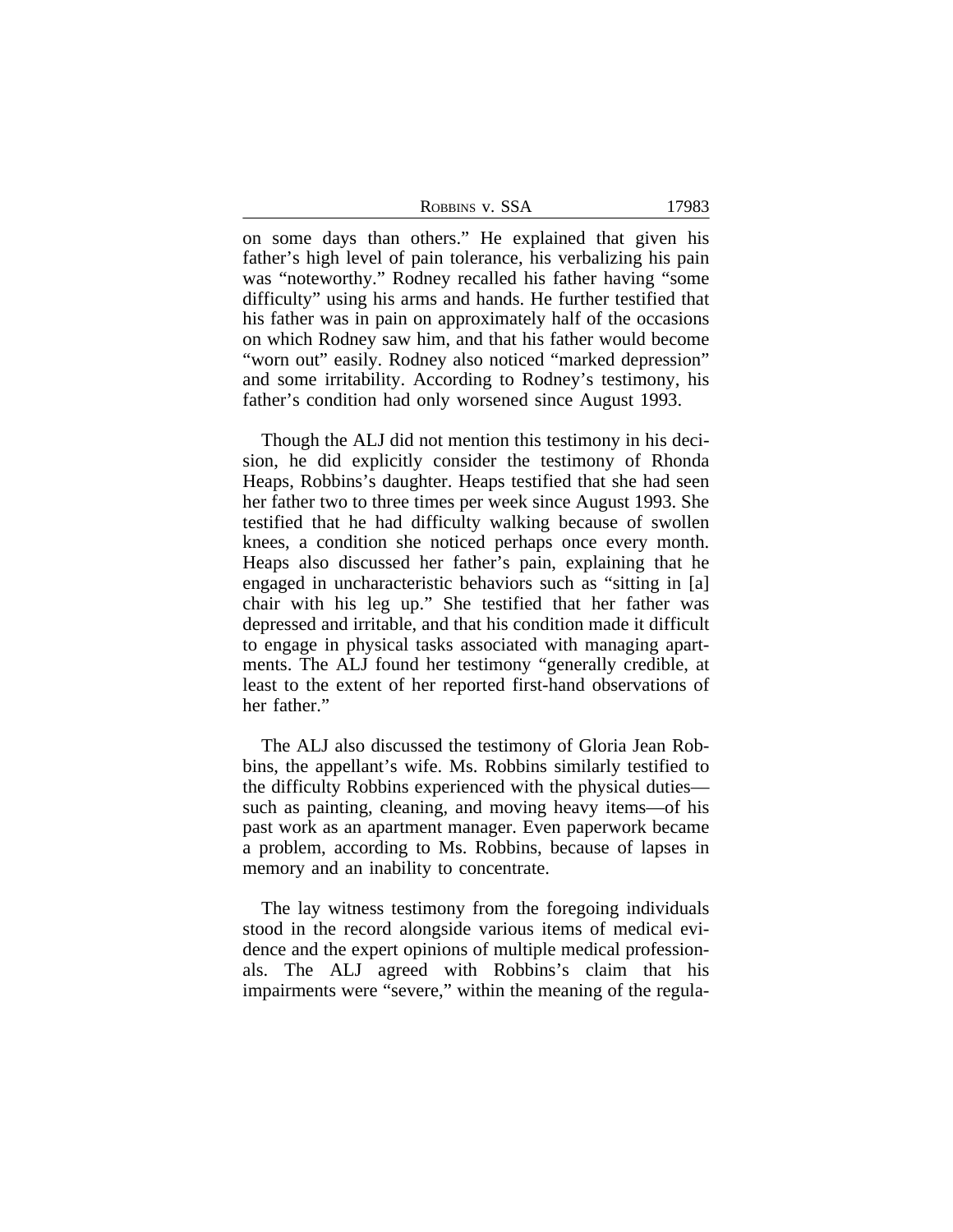tions. The judge found that Robbins suffered from "severe impairments of left rotator cuff tendinitis; pseudo-gout of the knees, bilaterally; degenerative disc disease of the lumbar spine and history of alcoholism, in partial remission."

In assessing the impact of these impairments, the ALJ considered the opinion of Dr. Richard Guidry, who examined Robbins in May and June of 1995. Dr. Guidry noted that Robbins exhibited "no discomfort" during range-of-motion testing and that Robbins gave "poor effort" during portions of the test. The ALJ also assessed x-ray and MRI findings from May 1995, which showed "moderately severe degenerative changes" in Robbins's spine, but no "signs of disc herniation." Dr. Guidry placed Robbins on "light" duty status.

The ALJ next considered a November 1996 consultative orthopedic evaluation by Dr. Carvalho, which revealed "a slightly decreased radial deviation (i.e., movement through normal range incurring slight pain or numbness), bilaterally in the ankles, with vibratory sensation absent in the knees, ankles and toes, bilaterally." The ALJ noted that Dr. Carvalho otherwise "found no functional impairment in the upper or lower extremities; good strength and no difficulties ambulating." Dr. Carvalho's assessment of Robbins's residual functional capacity ("RFC") was that he could perform "medium" exertion, and was able to carry up to 25 pounds "frequently" and up to 50 pounds "occasionally." The doctor noted that because of his "perceived pain," Robbins should be permitted to "change position every two hours for 10 to 15 minutes."

From February through November of 1997, Dr. Sean Stadtlander treated Robbins for pain in his back, left shoulder, right knee, right wrist and elbow, and neck. Spinal x-rays revealed "moderate" or "mild" degenerative disc disease, but "no evidence of acute bony trauma." The doctor prescribed pain medication. With respect to Robbins's knees, x-rays showed "prominent cartilage calcification" of the left knee and softening of the cartilage in the right knee. Robbins was referred to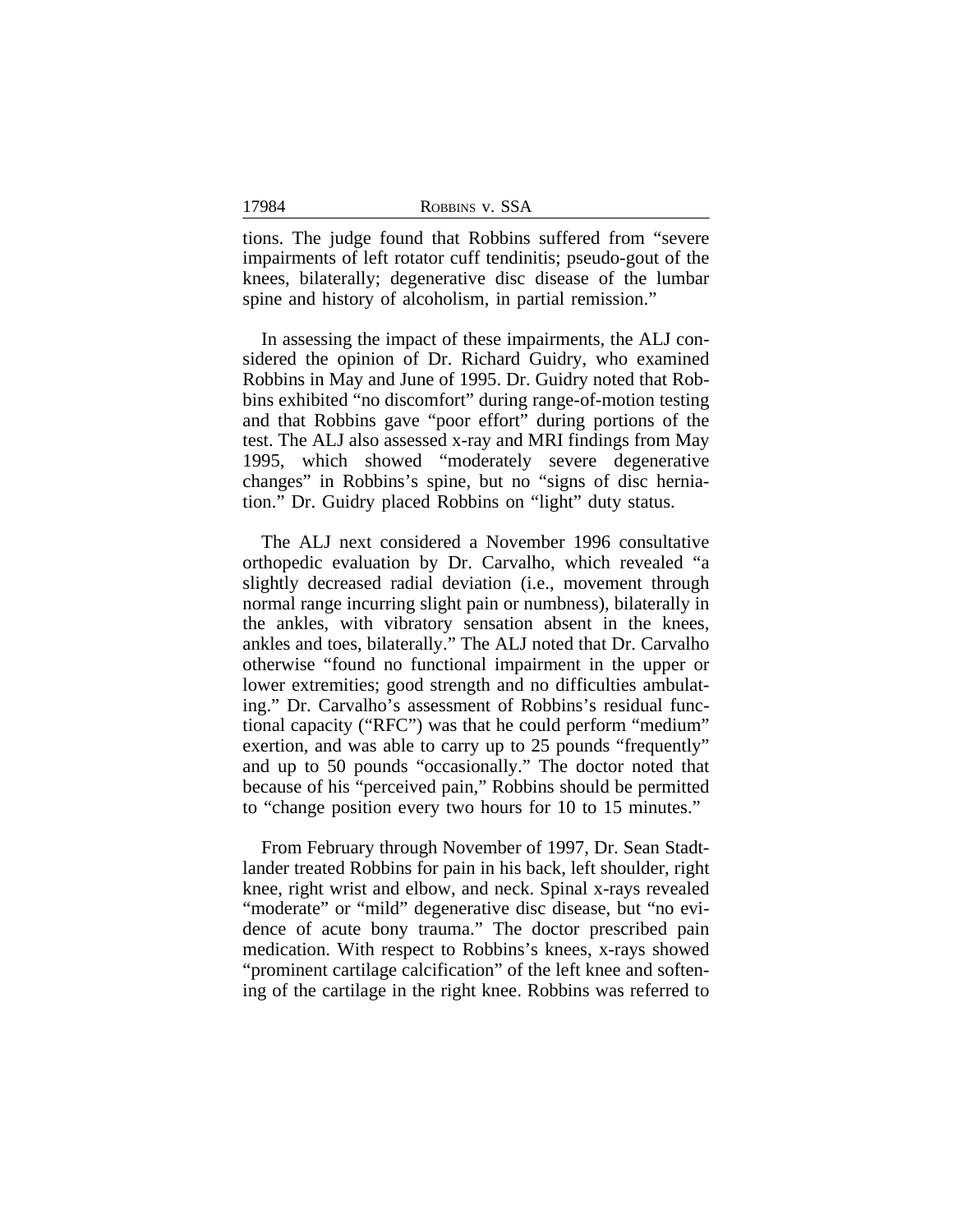| Robbins v. SSA |  |  |  |
|----------------|--|--|--|
|----------------|--|--|--|

Dr. Julie Isaacson, an orthopedic surgeon, who aspirated Robbins's right knee and thereafter noted "significant improvement."

In June 1998, upon finding evidence of a meniscal tear and complaints of pain, swelling, and tenderness, Dr. Isaacson performed a total right knee replacement surgery. Thereafter Robbins underwent a course of physical therapy and received pain medication. The ALJ noted that by August 11, 1998, Robbins reported no longer using the pain medication. The ALJ further noted Dr. Isaacson's opinion "that she would like to see [Robbins] in the work force."

Turning to Robbins's RFC, the ALJ considered Robbins's past work experience; the impact of alcoholism, which the ALJ found minimal; Robbins's own testimony of pain and anxiety, which the ALJ found "not entirely credible"; and the testimony of Robbins's wife and daughter, which primarily concerned Robbins's inability to perform work as an apartment manager. The ALJ reviewed the RFC assessment made by "the State agency non-examining medical consultants," which stated that Robbins was capable of "medium" exertion but should be allowed to "change position every 2-hours, for 10-to-15 minutes." Dr. Bruton, as the "impartial medical expert," reviewed all of the medical evidence and testified that he concurred with the opinion of the State agency consultants. Ultimately, then, the ALJ concluded that Robbins's pre-1998 RFC was "at the level of 'less than a wide or full range of Medium' exertion with Postural and Manipulative nonexertional limitations." **3**

**<sup>3</sup>**Specifically, the ALJ found that Robbins could lift and carry up to 50 pounds "occasionally" and up to 25 pounds "frequently"; could stand and walk up to six hours in an eight-hour work day with normal breaks; could sit about two hours in an eight-hour work day with normal breaks; and had "push/pull abilities" limited to the amount of weight he could lift and carry. The ALJ also agreed that Robbins had "postural and manipulative non-exertional limitations;" he was "precluded from any kneeling, squatting, crawling or crouching, because of his bilateral knee condition." Robbins was also limited to "only 'occasional' overhead reaching with his non-dominant left arm and shoulder."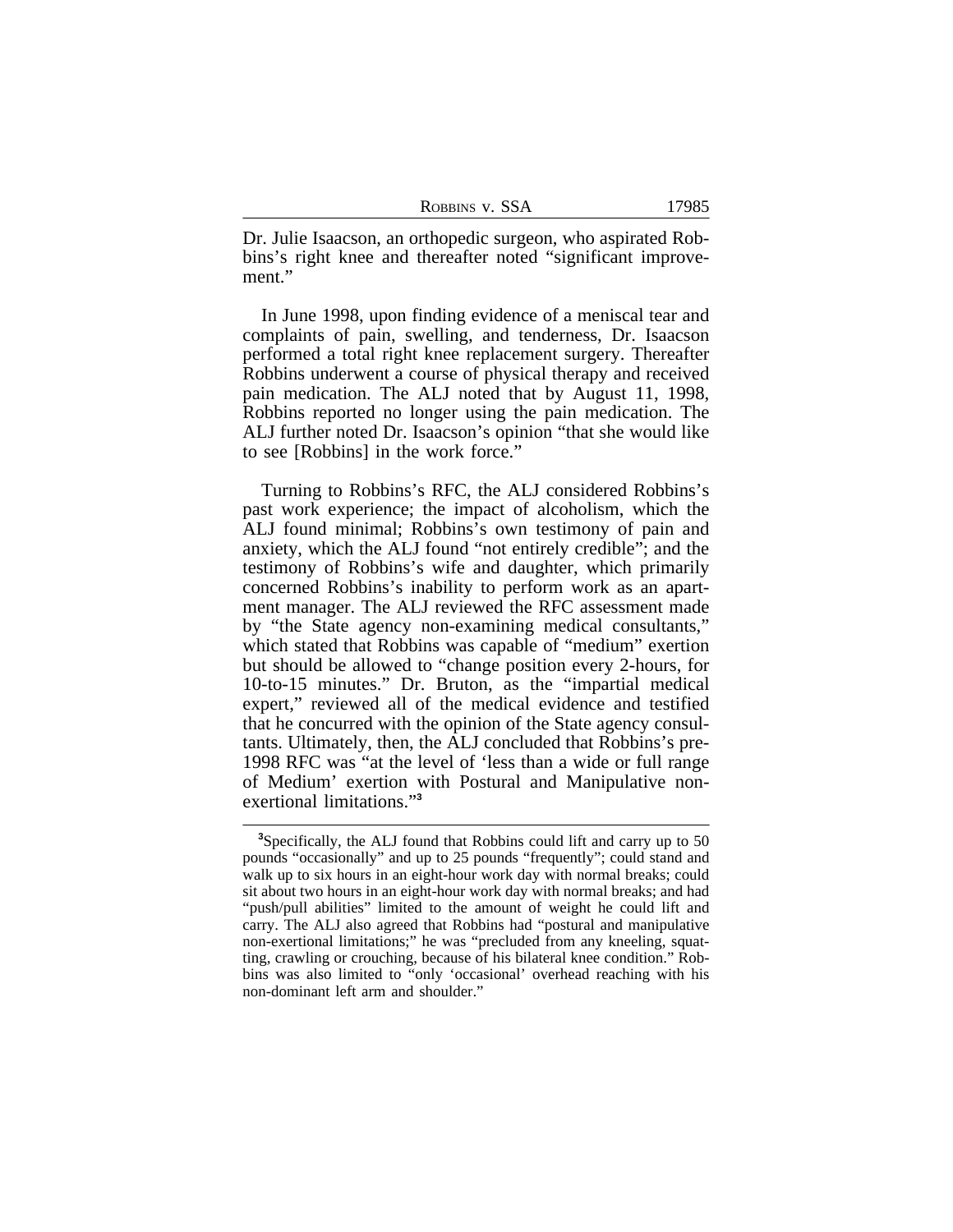17986 ROBBINS v. SSA

Next, the ALJ agreed with Robbins's claim (which was supported by the testimony of an impartial vocational expert) that he could no longer perform any of his past work, including the management of apartment buildings. However, the ALJ then held that the Social Security Administration had met its burden of showing other jobs, "existing in significant numbers in the regional or national economy," that Robbins could have performed from 1993 to 1998. Although Robbins was without transferable skills, the vocational expert testified that he could perform other jobs which required "less than a wide or full range of Medium" exertion. Namely, Robbins could have worked as a "general clerk" or a "security or gate guard." Those jobs required only "Light exertion, at a semiskilled level," and would be available even with Robbins's limitations. The ALJ concurred, and he thus found Robbins "not disabled" from August 20, 1993, though September 7, 1998.

2

I think it clear that the ALJ made a careful assessment of the available medical evidence and found that notwithstanding various postural and manipulative limitations, Robbins could perform work involving something less than a medium range of exertion. The ALJ's reasoned conclusion, in other words, was that the "overall medical evidence of record [ ] reflect[ed] no serious physical or mental functional limitations."

Taking Rodney Robbins's testimony into account, the record hardly looks different. Rodney's testimony covered no ground not also covered by the appellant's daughter and wife. Rodney discussed the pain in his father's knees; testified to uncharacteristic behavior that indicated the extent of his father's pain; said that his father had difficulty using his arms; and noted depression and irritability. Rhonda Heaps also discussed each of these issues, in very similar terms, and the ALJ found her credible. It defies reason to conclude that the ALJ's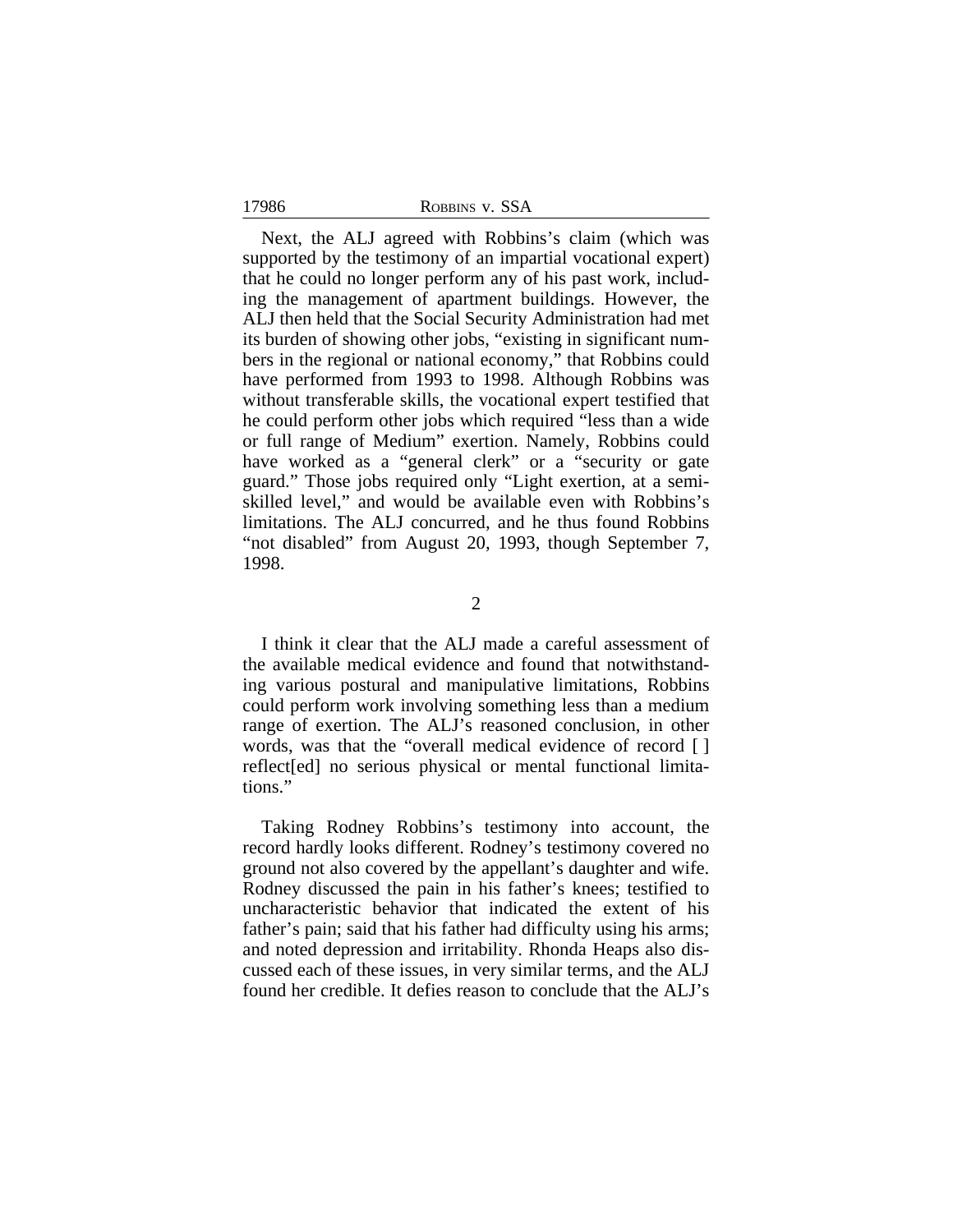| ROBBINS V. SSA | 17987 |
|----------------|-------|
|----------------|-------|

determination of Robbins's RFC may have been different had he only considered a second recitation of the very same observations.

I am also confident in the harmlessness of the error at issue because of the nature of the ALJ's decision. The ALJ did not doubt that Robbins experienced significant pain; he accepted Rhonda Heaps's testimony as credible, and thus accounted for every limitation to which Rodney Robbins testified. The ALJ further agreed that some impairments were "severe," and his findings accommodated Robbins's need to change positions regularly and take breaks. He also agreed that Robbins could no longer perform work as an apartment manager, which was the subject with which the lay opinion testimony was primarily concerned.

As such, and in light of the proper credibility determination as to Robbins, the ALJ could then reasonably rely on the medical evidence in determining the impact the perceived pain would have had on Robbins's ability to work in *other jobs*. That medical evidence showed, without equivocation, that prior to September 7, 1998, Robbins had no functional limitation that would have prevented his employment. As detailed above, he had little discomfort during range of motion testing in 1995; x-rays showed only "moderate" degeneration in his spine; he responded well to pain medication, even after the knee replacement; and he had "good strength and no difficulties ambulating." Every medical professional who offered an opinion on the subject—including Drs. Guidry, Carvalho, and Isaacson, as well as the State agency medical consultants and Dr. Bruton, the independent medical expert—suggested in clear terms that Robbins could re-enter the workforce. The ALJ determined that Robbins could do so in a capacity requiring "less than a wide or full range of Medium" exertion. The testimony of Rodney Robbins, which concerned the pain his father experienced while walking or working as an apartment manager, in no way could have undermined this determination so as to deprive it of support by substantial evidence.